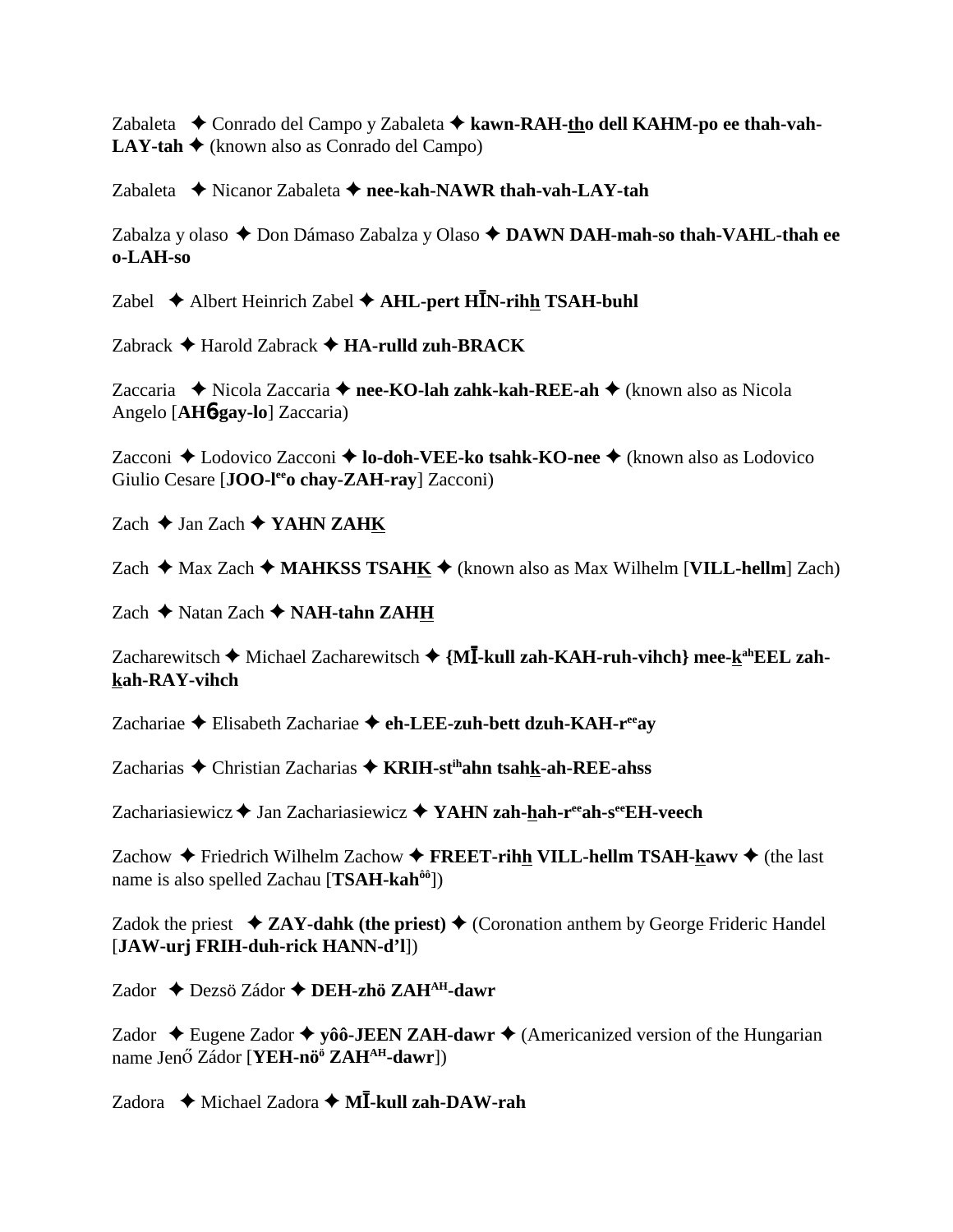Zadori ◆ Maria Zadori ◆ (*see* Mária Zádori)

Zadori Mária Zádori **MAHAH-rihah ZAHAH-daw-ree**

Zafred ◆ Mario Zafred ◆ MAH-r<sup>ee</sup>o TSAH-frayd

Zagiba Franz Zagiba **FRAHNTSS TSAH-ghih-bah**

Zagortsev  $\rightarrow$  Vladimir Zagortsev  $\rightarrow$  vlah-D<sup>Y</sup>EE-mihr zah-GAWRT-suff

Zagrosek Lothar Zagrosek **LO-tar TSAH-graw-zeck**

Zagwijn **→** Henri Zagwijn → **HENN-ree ZAH<u>K</u>-wayn** 

Zahn **←** Dieter Zahn ← DEE-tur TSAHN

Zahn **→** Johannes Zahn ◆ yo-HAHN-nuss TSAHN

Zaides  $\triangle$  Nicolas De Zaides  $\triangle$  **NEE-kaw-lahss deh zeh-DEH**  $\triangle$  (the last name is also spelled Dezède [**deh-zeh-DEH**] and Deziades [**deh-zeh-DEH**], which is probably a misspelled version of Dezaides [**deh-zeh-DEH**])

Zajc Ivan Zajc **EE-vunn ZTSS** (known also as Giovanni von Zaytz [**jo-VAHN-nee fawn TSTSS**])

Zajic Florian Zajic **FLAW-rihahn ZAH-yittss**

Zajicek ◆ Jeronym Zajiček ◆ {**JEH-raw-nimm ZAH-jih-check**} YE**H-raw-nimm ZAH-yihcheck**

Zak ◆ Yakov Zak ◆ YAH-kuff ZAHK ◆ (known also as Yakov Izrailevich [izz-RAH<sup>EE</sup>-l<sup>y</sup>eh**vihch**] Zak )

Zakharenko Lydia Zakharenko **LEE-dihuh zah-kah-RENN-kuh**

Zakharov  $\triangle$  Vladimir Zakharov  $\triangle$  vlah-D<sup>Y</sup>EE-mihr zah-KAH-ruff

Zalesky  $\triangle$  Bohdan Zalesky  $\triangle$  **bahg-DAHN zah-LESS-kee**  $\triangle$  (the family name has also been transliterated as Zaleski [**zah-LESS-kee**])

Zalkind  $\triangle$  Larry Zalkind  $\triangle$  LA<sup>R</sup>-ree ZAHL-kinnd

Zallinger ♦ Meinhard von Zallinger ♦ M**IN-hart fawn TSAHL-lihng-ur** 

Zamacois ◆ Niceto de Zamacois ◆ nee-THAY-toh day thah-mah-KO<sup>EE</sup>SS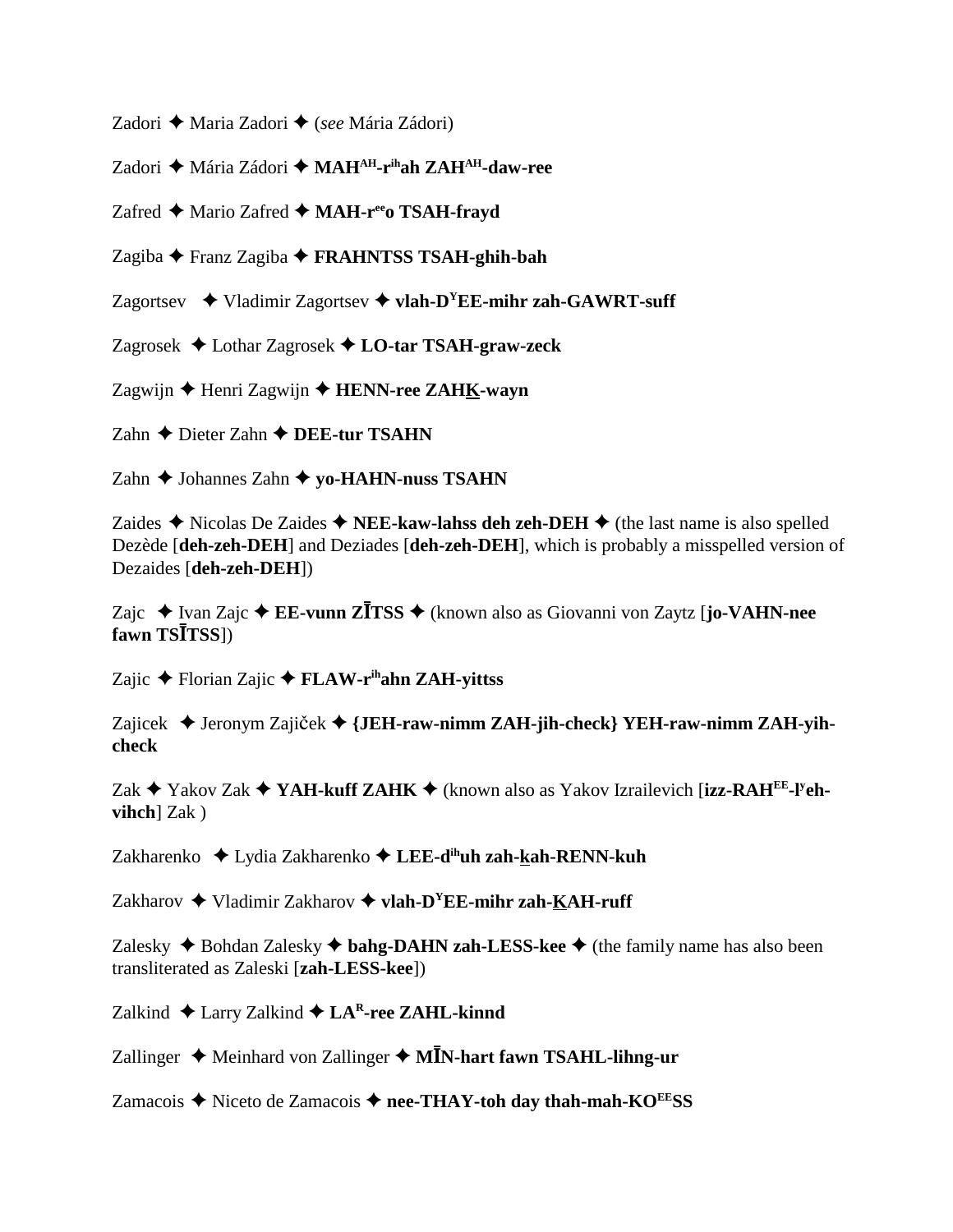Zamadini **dzah-mah-DEE-nee**

Zamara ◆ Antonio Zamara ◆ ahn-TAW-n<sup>ee</sup>o tsah-MAH-rah

Zamba ◆ SAHM-bah ◆ (traditional Argentinian song arranged by Alberto Ginastera [ahl-**VEHR-toh hee-nahss-TAY-rah**])

Zambo ◆ István Zámbó ◆ **ISHT-vah<sup>ah</sup>n ZAH<sup>AH</sup>M-boh<sup>oh</sup>** 

Zamboni Luigi Zamboni **l ooEE-jee tsahm-BO-nee**

Zambrano ◆ Arsenio Zambrano ◆ ar-SAY-n<sup>ee</sup>o thahm-VRAH-no

Zampieri Giusto Zampieri **JOO-stoh dzahm-peeAY-ree**

 $Zan \triangleleft$  Tomasz Zan  $\triangleleft$  **TOH-mahsh ZAHN** 

Zancanaro Giorgio Zancanaro **JOHR-jo dzahn-kah-NAH-ro**

Zander Patricia Zander **puh-TRIH-shuh ZANN-dur**

Zandonai ◆ Riccardo Zandonai ◆ reek-KAR-doh DZAHN-doh-nah<sup>ee</sup>

Zandt  $\rightarrow$  Marie Van Zandt  $\rightarrow$  muh-REE vann ZANNT

Zanella **←** Amilcare Zanella ← ah-meel-KAH-ray dzah-NAYL-lah

Zanelli ◆ Renato Zanelli ◆ ray-NAH-toh sah-NELL-lee ◆ (known also as Renato Zanelli Morales [**mo-RAH-layss**])

Zanetti ◆ Monique Zanetti ◆ maw-neek dzah-NAYT-tee

Zanetti **→** Orfeo Zanetti ◆ ohr-FAY-o dzah-NAYT-tee

Zanettini ◆ Antonio Zanettini ◆ **ahn-TAW-n<sup>ee</sup>o dzah-nayt-TEE-nee ◆** (known also as Antonio Gianettini [**jah-nayt-TEE-nee**])

Zang ♦ Johann Heinrich Zang ♦ YO-hahn H**I**N-rihh TSAHNG

Zange  $\triangle$  Nikolaus Zange  $\triangle$  **NEE-ko-lah<sup>ôô</sup>ss TSAHNG-uh**  $\triangle$  (the last name is also spelled Zangius [**TSAHNG-ihôôss**])

Zanger  $\triangle$  Johannes Zanger  $\triangle$  yo-HAHN-nuss TSAHNG-ur  $\triangle$  (the last name is also spelled Zangerus [**TSAHNG-uh-rôôss**])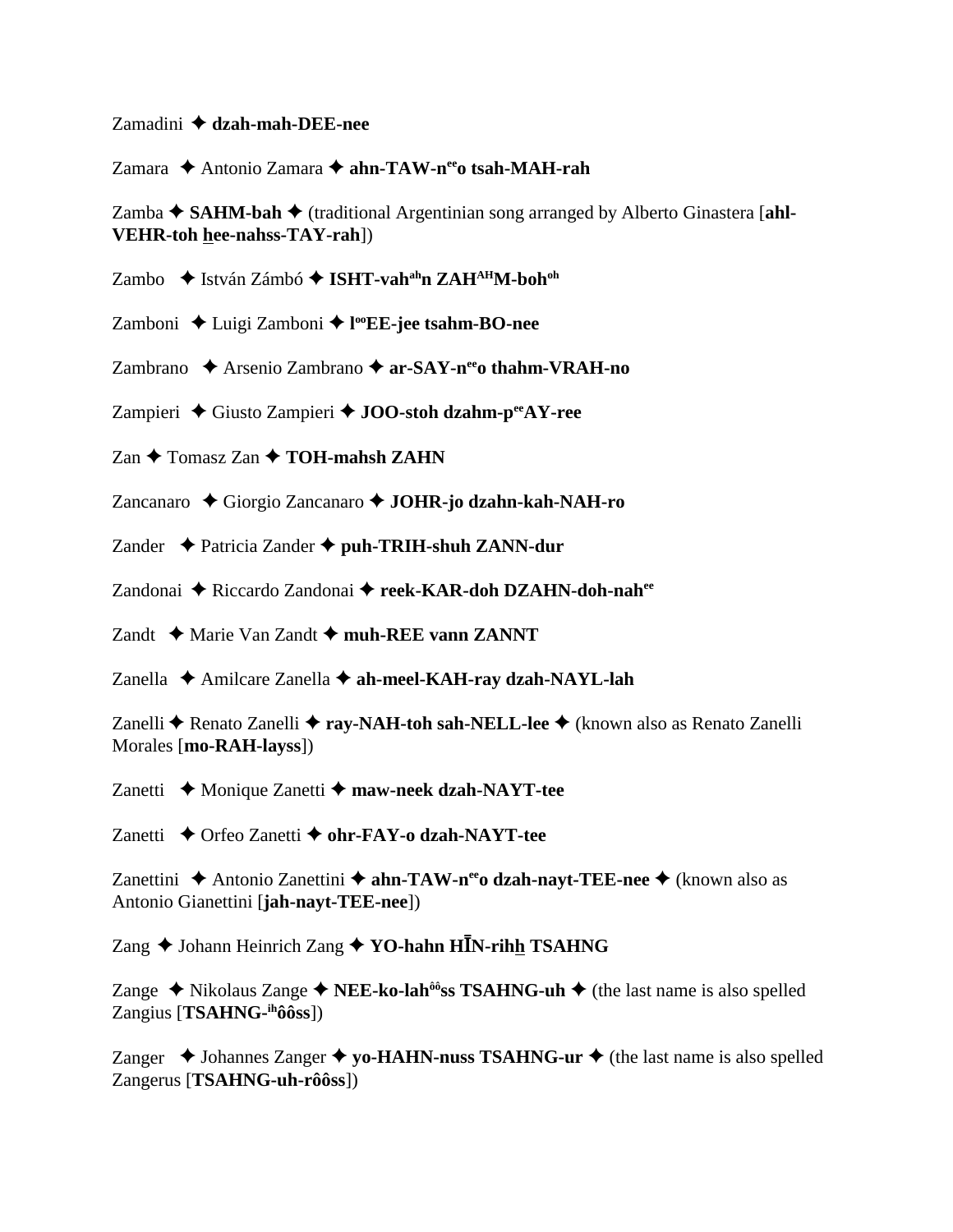Zangerus  $\triangle$  Johannes Zangerus  $\triangle$  yo-HAHN-nuss TSAHNG-uh-rôôss  $\triangle$  (known also as Johannes Zanger [TSAHNG-ur])

Zangius  $\triangle$  Nikolaus Zangius  $\triangle$  NEE-ko-lah<sup> $\hat{\theta}$ os TSAHNG-<sup>in</sup>ôôss  $\triangle$  (the last name is also</sup> spelled Zange [TSAHNG-uh])

Zanten  $\triangle$  Cornelie Van Zanten  $\triangle$  kawr-NAY-lee funn ZAHN-tunn

Zapateado  $\triangleleft$  thah-pah-tay-AH-tho  $\triangleleft$  (excerpt from *Three Spanish Pieces* by Joaquín Rodrigo [ho-ah-KEEN rohd-REE-go])

Zapisnik zmizeleho  $\triangle$  Zápisník zmizelého  $\triangle$  ZAH<sup>AH</sup>-piss-n<sup>y</sup>ee<sup>ee</sup>k ZMIH-zeh-leh<sup>eh</sup>-haw  $\triangle$ (The Diary of One Who Disappeared)  $\blacklozenge$  (song cycle, with music written by Leoš Janáček [LEHawsh yah-NAH<sup>AH</sup>-check] to a series of anonymous poems)

Zappa  $\triangle$  Frank Zappa  $\triangle$  FRANGK ZAPP-puh  $\triangle$  (known also as Francis Vincent [VINNTsunnt] Zappa)

Zar lasst sich photographieren  $\triangle$  Der Zar lässt sich photographieren  $\triangle$  dayr TSAR LESST **zihh fo-toh-grah-FEE-runn**  $\triangleq$  (The Tsar Has His Photograph Taken)  $\triangleq$  (an opera, with music by Kurt Weill [KÔÔRT VIL] and libretto by Georg Kaiser [GAY-awrk KAH<sup>IH</sup>-zur])

Zar und zimmermann  $\triangle$  Zar und Zimmermann  $\triangle$  TSAR ôônt TSIMM-mur-mahn  $\triangle$  Tsar and Carpenter)  $\triangle$  (an opera, with music by Albert Lortzing [AHL-pert LAWRT-tsihng]; libretto by Lortzing after Georg Christian Römer [GAY-awrk KRIH-st<sup>ih</sup>ahn RÖ-mur], E. C. de Boirie  $[(E, C.)$  duh bwah-ree] and J. T. Merle  $[(J, T.)$  mehrl])

Zarabanda  $\triangleleft$  thah-rah-VAHN-dah  $\triangleleft$  (excerpt from the suite *Danses populaires* [dahbs pawpü-lehr] by Gaspar Sanz [gahss-PAR SAHNTH])

Zarabanda lejana  $\triangleleft$  thah-rah-VAHN-dah lay-HAH-nah  $\triangleleft$  (composition by Joaquín Rodrigo [ho-ah-KEEN rohd-REE-go])

Zarate ◆ Eliodoro Ortíz de Zarate ◆ ay-l<sup>ee</sup>o-THOH-ro awr-TEESS day sah-RAH-tay

Zarebski  $\triangle$  Juliusz Zarębski  $\triangle$  YOO-l<sup>ee</sup> ô os zah-REH 6P-skee  $\triangle$  (the last name is also spelled Zarembski [zah-REH6P-skee])

Zaremba  $\triangleq$  Nikolai Zaremba  $\triangleq$  n<sup>y</sup>ee-kah-LAH<sup>IH</sup> zah-REMM-buh  $\triangleq$  (known also as Nikolai Ivanovich [ee-VAH-nuh-vihch] Zaremba)

Zarembski  $\triangle$  Juliusz Zarembski  $\triangle$  YÔÔ-l<sup>ee</sup>ôôss zah-REH**óP**-skee  $\triangle$  (the last name is also spelled Zarębski [zah-REH6P-skee])

Zarins  $\triangle$  Margeris Zarinš  $\triangle$  MAR-gheh-riss ZAH-rinnsh  $\triangle$  (in Latvia, this Latvian National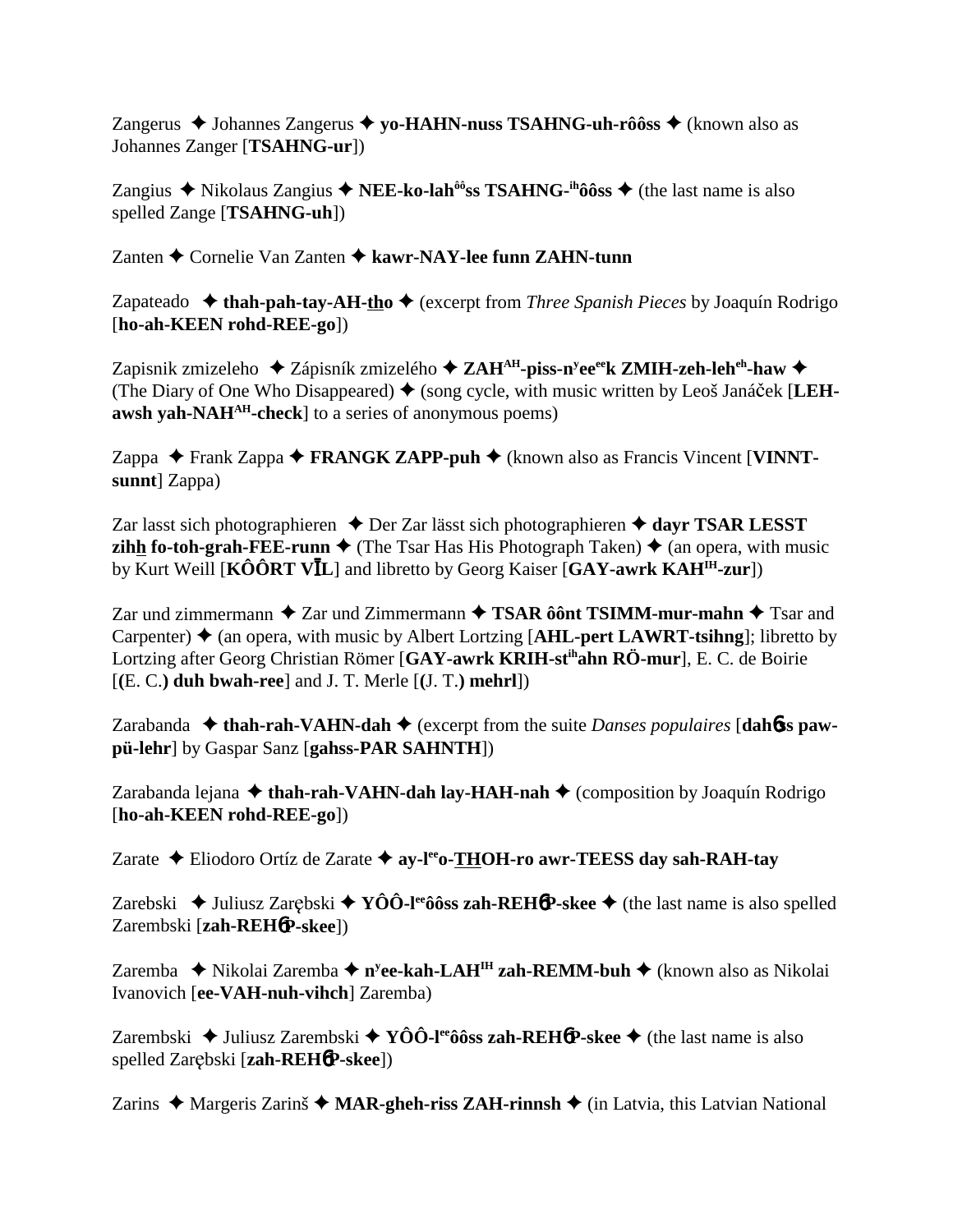would be known as Margeris Zarinš [MAR-jeh-riss ZAH-rihosh])

Zarlino  $\triangle$  Gioseffo Zarlino  $\triangle$  jo-ZAYF-fo dzar-LEE-no  $\triangle$  (the first name is also spelled  $Gioseffe$  [**jo-ZAYF-fay**])

Zarotus  $\triangle$  Antonio Zarotus  $\triangle$  ahn-TAW-n<sup>ee</sup>o dzah-RO-tooss

Zart und mit ausdruck  $\div$  Zart und mit Ausdruck  $\div$  TSART ôônt mitt AH<sup> $\hat{0}$ ôSS-drôôk  $\leftrightarrow$ </sup> (Tenderly and With Expression)  $\blacklozenge$  (excerpt from *Fantasiestiicke* [**FAHN-tah-zee-shtü-kuh**] by Robert Schumann [ROH<sup>OH</sup>-bert SHOO-mahn])

Zarth  $\triangle$  Georg Zarth  $\triangle$  GAY-awrk TSART  $\triangle$  (the last name is also spelled Czard, Czarth, Szarth, Tzarth, and Zardt)

Zarzuela  $\triangleq$  thar-th<sup>oo</sup>AY-lah  $\triangleq$  (one-act Spanish opera with spoken dialogue)

Zarzycki ◆ Alexander Zarzycki ◆ ah-leck-SAHN-der zar-ZITTSS-kee

Zaslaw  $\triangle$  Neal Zaslaw  $\triangle$  NEEL ZASS-law  $\triangle$  (known also as Neal Alexander [a-ligg-ZANNdur] Zaslaw)

Zaslawsky  $\triangle$  Georges Zaslawsky  $\triangle$  {JAW-urj zahss-LAW-skee} zhawrzh zahss-LAHF-skee  $\blacklozenge$  (the French *Georges* probably was substituted for the original Russian *Georgi* [gay-AWR**ghee**] when Zaslawsky emigrated to the United States)

Zauber liegt nur ganz allein  $\triangle$  Der Zauber liegt nur ganz allein  $\triangle$  dayr TSAH<sup>00</sup>-bur LEEKT noor GAHNTSS ahl-L $\bar{I}N \triangleq$  (excerpt from *Pfälzer Wein* [p'FELL-tsur V $\bar{I}N$ ] by Triebel  $\left|\text{TREE-buhl}\right|$ 

Zauberer  $\triangle$  Der Zauberer  $\triangle$  dayr TSAH<sup>00</sup>-buh-rur  $\triangle$  (The Magician)  $\triangle$  (poem by Christian Felix Weisse [KRIH-st<sup>ih</sup>ahn FAY-lickss V**ISS-suh**] set to music by Wolfgang Amadeus Mozart [VAWLF-gahng ah-mah-DAY-ôôss MO-tsart])

Zauberflote  $\triangle$  Die Zauberflöte  $\triangle$  dee TSAH<sup>00</sup>-bur-flö-tuh  $\triangle$  (The Magic Flute)  $\triangle$  (an opera, with music by Wolfgang Amadeus Mozart [VAWLF-gahng ah-mah-DAY-ôôss MO-tsart] and libretto by Emanuel Schikaneder [ay-MAH<sup>AH</sup>-noo-ayl SHEE-kah-nay-dur])

Zavrtal  $\triangle$  Ladislav Zavrtal  $\triangle$  LAH-d<sup>y</sup>iss-lahf ZAH-vur-tull  $\triangle$  (known also as Ladislav Josef Filip Pavel [YO-seff FIH-lipp PAH-vell] Zavrtal)

Zavrtal  $\triangle$  Ladislaw Zavrtal  $\triangle$  LAH-diss-law ZAH-vur-tull  $\triangle$  (known also as Ladislaw Joseph Philip Paul [JO-zuff FIH-lupp PAWL] Zavrtal)  $\blacklozenge$  (the foregoing are anglicized versions of the original Czechoslovakian name Ladislav Josef Filip Pavel Zavrtal [LAH-d<sup>y</sup>iss-lahf YO-seff FIHlipp PAH-vell ZAH-vur-tull])  $\triangleq$  (Ladislaw is also transcribed as Ladislao [LAH-diss-lah<sup>aw</sup> or  $LAH$ -diss-law])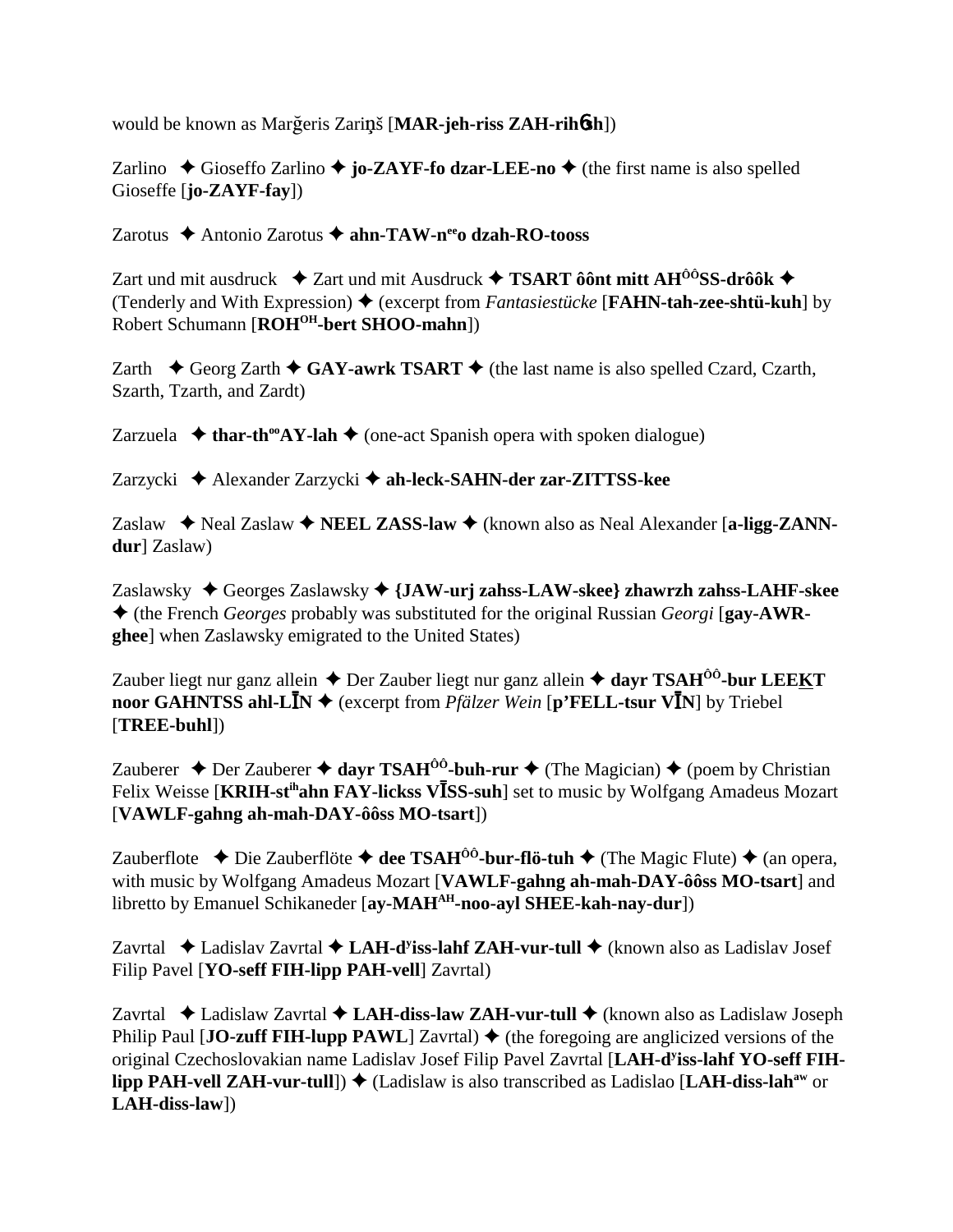Zaytz  $\rightarrow$  Giovanni von Zaytz  $\rightarrow$  **jo-VAHN-nee fawn TSITSS**  $\rightarrow$  (internationalized name adopted professionally by the Croatian musician Ivan Zajc [**EE-vunn ZTSS**])

Zaza  $\triangle$  Zazà  $\triangle$  **dzah-TSAH**  $\triangle$  (an opera, with music by Ruggero Leoncavallo [**rood-JAY-ro** lay-ohn-kah-VAHL-lo]; libretto by Leoncavallo after Pierre Berton [peehr behr-taw6] and Charles Simon [**sharl see-maw**6])

Zaza piccola zingara ◆ Zazà, piccola zingara ◆ dzah-TSAH, PEEK-ko-lah dzeen-GAH-rah (excerpt from the opera *Zazà* [**dzah-TSAH**]; music by Ruggero Leoncavallo [**rood-JAY-ro lay-ohn-kah-VAHL-lo**]; libretto by Leoncavallo after Pierre Berton [peehr behr-taw6] and Charles Simon [**sharl see-maw**6])

Zbar  $\triangle$  Michel Zbar  $\triangle$  mee-shell zbar

Zbigniew  $\triangle$  **zBEEG-n<sup>ee</sup>eff**  $\triangle$  (a knight in the opera *Straszny Dwór* [**STRAHSH-nih d'VÔÔR**] — *The Haunted Manor*; music by Stanisław Moniuszko [stah-N<sup>Y</sup>EESS-wahf mah-n<sup>ee</sup>ÔÔSH**kaw**] and libretto by Jan Checinski [YAHN hehb-TSEEb-skee])

Zbinden Julien-François Zbinden **zhoo-leeah**6**-frah**6**-swah zbeh**6**-dah**6

Zde v lese u potoka ja stojim ◆ Zde v lese u potoka já stojím ◆ **ZDEH v'LEH-seh ôô PAWtaw-kah yah<sup>ah</sup> STAW-yee<sup>ee</sup>m ♦ (In Deepest Forest Glade I Stand) ♦ (song by Antonín Dvořák** [**AHN-taw-ny eeeen d'VAW-r shahahk**]

Zdes choroso  $\triangle$  Zdes' chorošo  $\triangle$  **ZDESS KAW-raw-shaw**  $\triangle$  (It Is Fine Here)  $\triangle$  (poem by Glafira Adol'fovna Galina [**GLAH-fih-rah AH-dawl-fawv-nah GAH-lih-nah**] set to music by Sergei Rachmaninov [**sehr-GAYEE rahk-MAH-ny ih-nuff**])

Zdravkovic **→** Živojin Zdravković → zhee-VO-yunn ZDRAHF-kaw-vihch

Zdunowska ◆ Katarzyna Bronk-Zdunowska ◆ kah-tar-ZHIH-nah BRAHNK- zdôô-NAHF**skah**  $\triangle$  (the first name is also spelled *Katarzina* [**kah-tar-ZEE-nah**])

Zeani ◆ Virginia Zeani ◆ vur-JIH-n<sup>ih</sup>uh z<sup>ee</sup>AH-nee

Zeavin  $\triangle$  Carol Zeavin  $\triangle$  **KA-rull ZEE-vinn** 

Zebul  $\blacklozenge$  **ZEH-buhl**  $\blacklozenge$  (character in the oratorio *Jephtha* [**JEFF-thuh**]; music by George Frideric Handel [**JAW-urj FRIH-duh-rick HANN-d'l**]; libretto by Thomas Morell [**TAH-muss maw-RELL**] after *Judges XI* and G. Buchanan [**G. buh-KA-nunn**])

Zecchi Adone Zecchi **ah-DOH-nay DZAYK-kee**

Zecchi Carlo Zecchi **KAR-lo DZAYK-kee**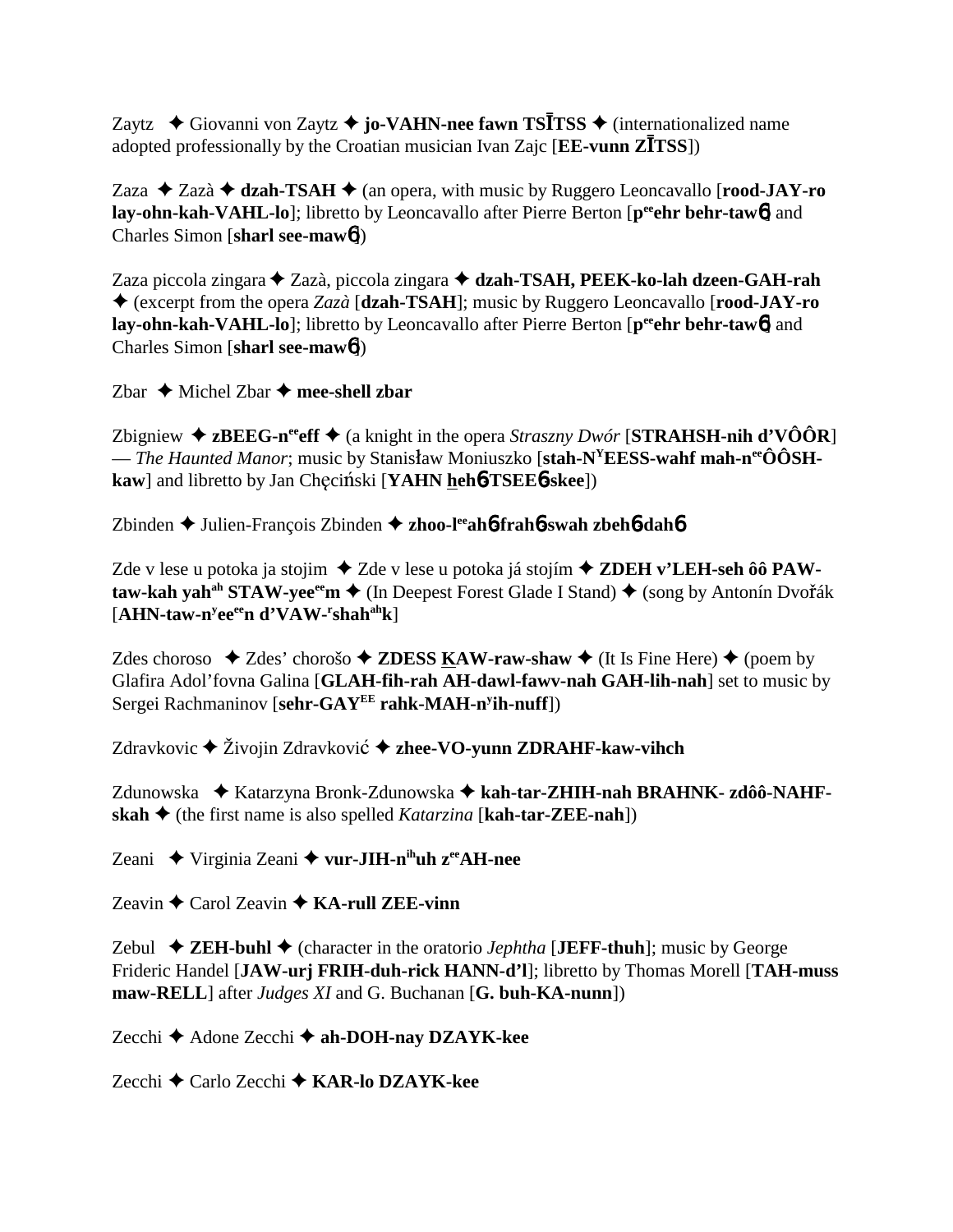Zech Frederick Zech, Jr. **FREH-duh-rick ZECK, Jr.**

Zechberger Günther Zechberger **GÜN-tur TSEH-pur-gur**

Zechlin  $\triangle$  Ruth Zechlin  $\triangle$  **ROOT TSEH-linn** 

Zeckwer ◆ Camille Zeckwer ◆ kah-MEEL ZECK-wur

Zeckwer ◆ Richard Zeckwer ◆ {RIH-churd ZECK-wur} RIH-hart TSECK-vur

Zedda Alberto Zedda **ahl-BAYR-toh DZAYD-dah**

Zedelius **→** Maria Zedelius → mah-REE-ah tsay-DAY-l<sup>ih</sup>ôôss

Zedlau ◆ Graf Zedlau ◆ GRAHF TSETT-lah<sup>ôô</sup> ◆ (character in the operetta *Wiener Blut* [**VEE-nur BLOOT**] — *Vienna Blood;* music by Johann Strauss II [**YO-hahn SHTRAHÔÔSS II**]; libretto by Victor Léon [**veek-tawr lay-aw6**] and Leo Stein  $[LAY - o SHT\overline{I}N]$   $\rightarrow$  (Graf = Count)

Zedlitz ◆ J. Ch. Freiherr von Zedlitz ◆ YO-hahn KRIH-st<sup>ih</sup>ahn FR**I**-hehr fawn TSETT**littss**

Zednik Heinz Zednik **HNTSS TSETT-nick**

Zeerleder Niklaus Zeerleder **NICK-lahôôss TSAYR-lay-dur**

Zeeuw  $\triangle$  Ger de Zeeuw  $\triangle$  KEHR duh ZAY<sup>AY</sup>ôô

Zeffirelli Franco Zeffirelli **FRAHN-ko dzayf-fee-RAYL-lee**

Zeffiretti lusinghieri  $\triangle$  dzayf-fee-RAYT-tee loo-seen-gh<sup>ee</sup>AY-ree  $\triangle$  (aria from the opera *Idomeneo, rè di Creta* [**ee-doh-may-NAY-o, ray dee KRAY-tah**] — *Idomeneo, King of Crete;* music by Wolfgang Amadeus Mozart [**VAWLF-gahng ah-mah-DAY-ôôss MO-tsart**]; libretto by Giovanni Battista Varesco [**jo-VAHN-nee baht-TEESS-tah vah-RAY-sko**] after Antoine Danchet [**ah**6**-twahn dah**6**-sheh**])

Zefirino  $\triangle$  dzay-fee-REE-no  $\triangle$  (character in *Il viaggio a Reims* [eel v<sup>ee</sup>AHD-jo ah reh6ss] — *The Journey to Rheims* [**REEMZ**], a stage cantata [**kunn-TAH-tuh**] with ballet [**BAL-lay**]; music by Gioachino Rossini [joh**ah-KEE-no rohss-SEE-nee**] and libretto by Luigi Balocchi [**l ooEE-jee bah-LOHK-kee**])

Zeh **→** Walter Zeh **→ VAHL-tur TSAY** 

Zehnder **→** Max Zehnder ◆ MAHKSS TSAYN-tur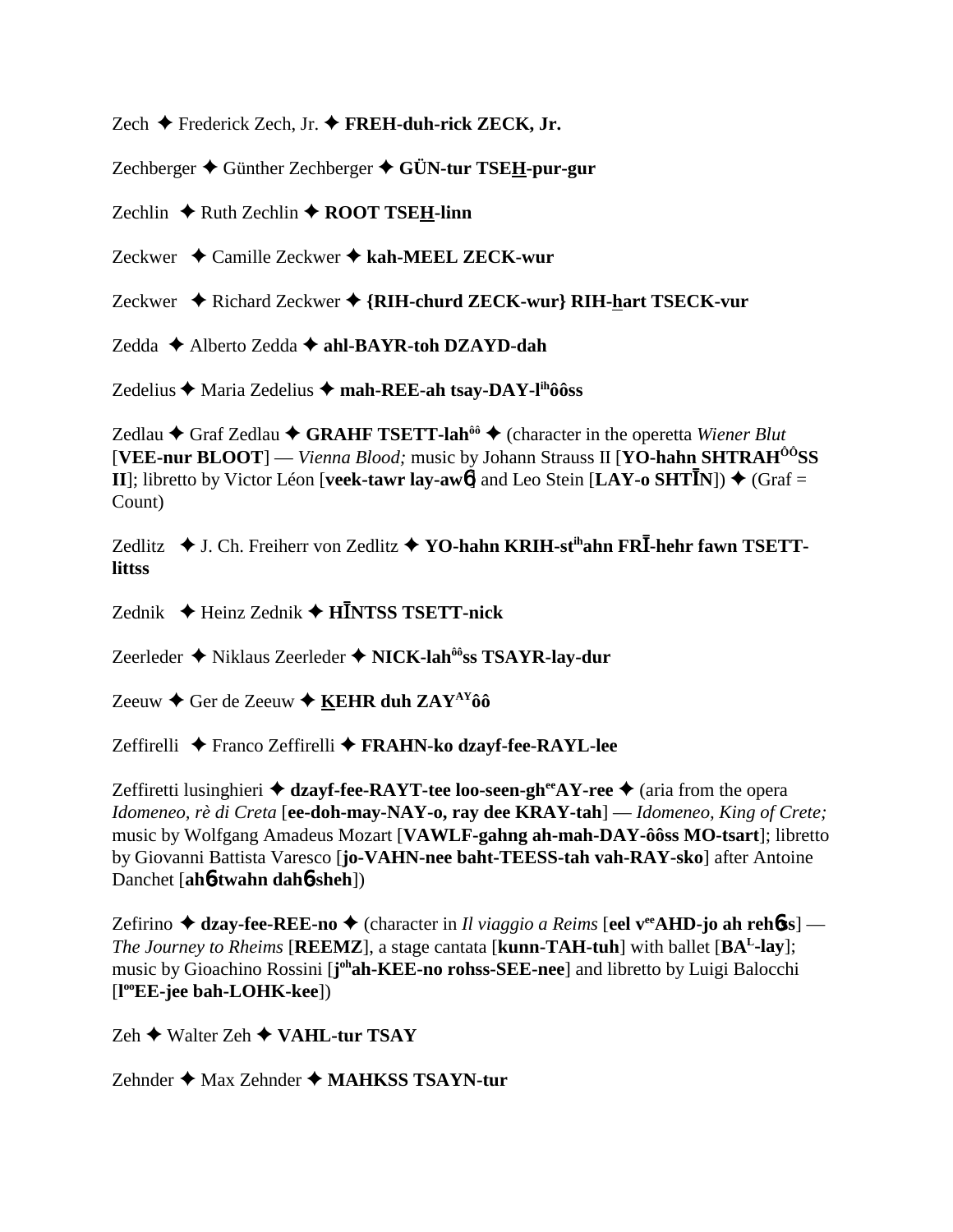Zeidman  $\triangle$  Boris Zeidman  $\triangle$  bah-REESS ZAYD-munn

Zeige mir herr den weg  $\triangle$  Zeige mir, Herr, den Weg  $\triangle$  TSI-guh meer, HEHR, davn VAYK  $\triangle$ (motet [mo-TETT] by Heinrich Schütz [HIN-rihh SHÜTSS])

Zeijst  $\triangleleft$  Maarten van der Zeijst  $\triangleleft$  MAH<sup>AH</sup>R-tenn funn der ZAYST

Zeinally  $\triangle$  Assaf Zeinally  $\triangle$  ahss-SAHF zay-NAHL-lee

Zeisl ◆ Eric Zeisl ◆ EH-rick  $Z\bar{I}$ -s'l ◆ (known also as Erich Zeisl [AY-rihh TS $\bar{I}$ -s'l])

Zeisler  $\triangle$  Fannie Bloomfield Zeisler  $\triangle$  FANN-nee BLOOM-feeld ZISS-lur

Zeitlin  $\triangle$  Zvi Zeitlin  $\triangle$  {ZV**I** Z**I**T-linn} ZVEE Z**I**T-leen

Zeitlose  $\triangle$  TSIT-lo-zuh  $\triangle$  (Meadow Saffron)  $\triangle$  (song by Richard Strauss [RIH-hart **SHTRAH<sup>ôô</sup>SS**])

Zelenka ◆ István Zelenka ◆ IHSHT-vah<sup>ah</sup>n ZEH-lenn-kah

Zelenka ◆ Jan Dismas Zelenka ◆ YAHN D<sup>Y</sup>ISS-muss ZEH-lenn-kah ◆ (known also as Jan Dismas Lukáš  $[L\hat{O}\hat{O} - kah^{ah}sh]$  Zelenka)

Zelenski • Władysław Żeleński • vwah-DISS-wahf zheh-LEH6-skee • (the first name is also spelled Władisław [vwah-DEESS-wahf])

Zelezny  $\triangle$  Lubomír Železný  $\triangle$  LÔÔ-baw-mee<sup>ee</sup>r ZHEH-lezz-nee<sup>ee</sup>

Zelinka ◆ Jan Evangelista Zelinka ◆ YAHN EH-vann-gheh-liss-tah ZEH-linn-kah

Zeljenka  $\triangleleft$  Ilja Zeljenka  $\triangleleft$  ILL-yah ZELL-yenn-kah

Zell genee and marischka  $\triangle$  Zell, Genée & Marischka  $\triangle$  TSELL, zhuh-nav & mah-RIHSHkah

Zelle ← Friedrich Zelle ← FREET-rihh TSELL-luh

Zeller ◆ Carl Zeller ◆ KARL TSELL-lur ◆ (known also as Carl Johann Adam [YO-hahn AH<sup>AH</sup>-dahm] Zeller)

Zellner  $\leftrightarrow$  Julius Zellner  $\leftrightarrow$  YOO-l<sup>ih</sup>ôôss TSELL-nur

Zellner ◆ Leopold Alexander Zellner ◆ LAY-o-pahlt ah-leck-SAHN-tur TSELL-nur

Zelmira  $\triangleleft$  dzayl-MEE-rah  $\triangleleft$  (a drama, with music by Gioachino Rossini [j<sup>oh</sup>ah-KEE-no]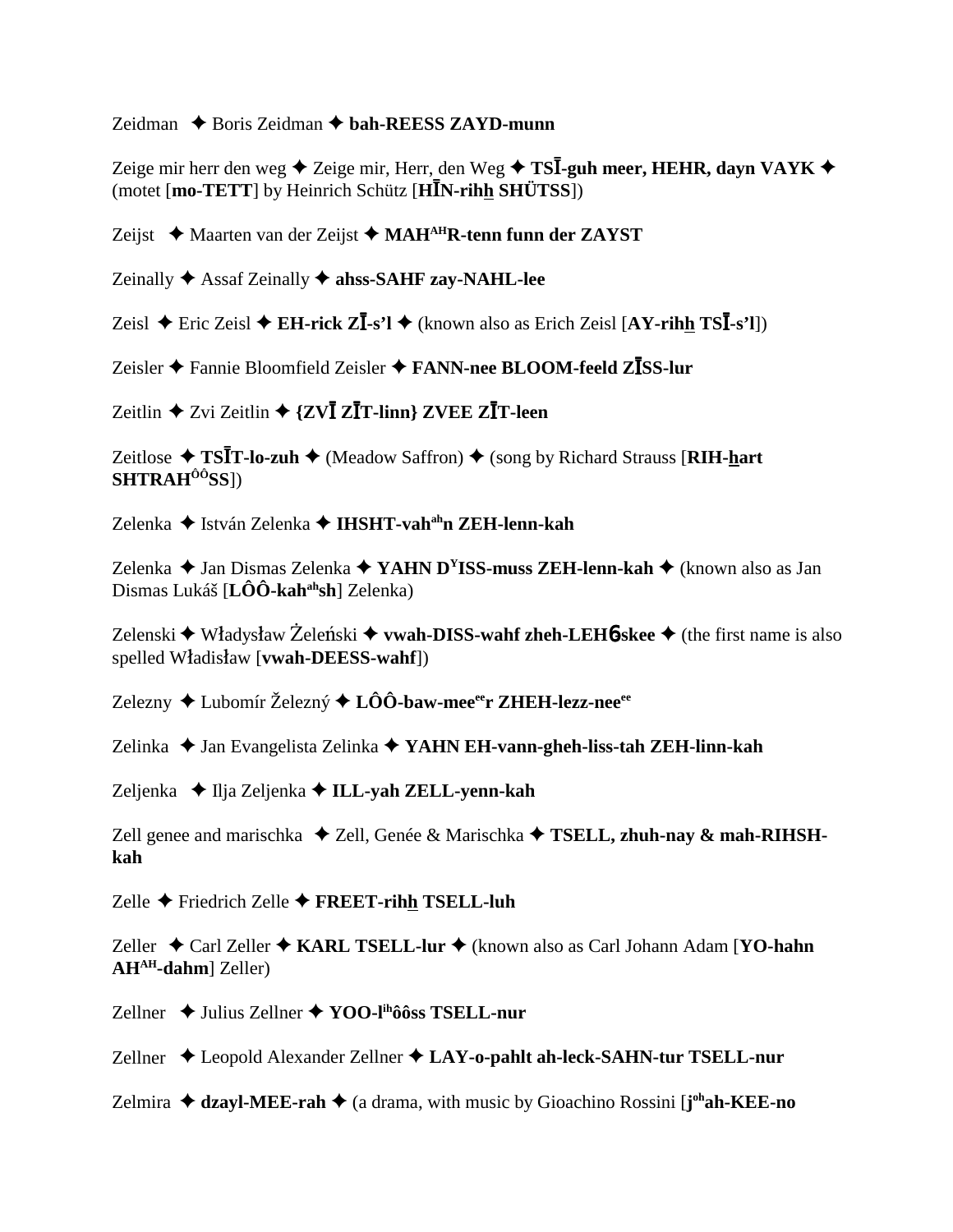**rohss-SEE-nee**]; text by Andrea Leone Tottola [**ahn-DRAY-ah lay-O-nay toht-TOH-lah**] after Dormant de Belloy [**dawr-mah**6 **duh bell-l'wah**]; also a character in the drama)

Zelter ◆ Carl Friedrich Zelter ◆ KARL FREET-rihh TSELL-tur

Zeltser ◆ Mark Zeltser ◆ MARK ZELLT-ser

Zemlinsky Alexander von Zemlinsky **ah-leck-SAHN-tur fawn TSEMM-linn-skee**

Zenatello Giovanni Zenatello **jo-VAHN-nee dzay-nah-TAYL-lo**

Zenck Hermann Zenck **HEHR-mahn TSEHNGK**

Zender ◆ Hans Zender ◆ **HAHNSS TSENN-tur** ◆ (known also as Johannes Wolfgang [vo-**HAHN-nuss VAWLF-gahng**] Hans Zender)

Zenger **→** Max Zenger ◆ MAHKSS TSEHNG-ur

Zeno Apostolo Zeno **ah-po-STOH-lo DZAY-no**

Zenobia  $\triangleq$  dzay-NO-b<sup>ee</sup> ah  $\triangleq$  (an opera, with music by Luca Antonio Predieri [**LOO-kah ahn-TAW-n<sup>ee</sup> pray-d<sup>ee</sup>AY-ree**] and libretto by Pietro Metastasio [p<sup>ee</sup>AY-tro may-tah-STAH-z<sup>ee</sup>o])

Zephyrus  $\triangle$  tseh-FÜ-rôôss  $\triangle$  (character in the cantata [**kunn-TAH-tuh**] *Zerreisset, zersprenget, zertrümmert die Gruft* [ **tsehr-RSS-sutt, tsehr-SHPREHNG-utt, tsehr-TRÜMmert dee GRÔÔFT**] — *Tear Apart, Shatter, Smash the Vault;* music by Johann Sebastian Bach [**YO-hahn {suh-BASS-tihunn BAHK} zay-BAH-stihahn BAHK**] and libretto by Picander [**PEE-kahn-tur**])

Zepler Bogumil Zepler **BO-gôô-mill TSEPP-lur**

Zeremonienmeister  $\triangleleft$  **tsay-ray-mo-NEEN-mī-stur**  $\triangleleft$  (Master of Ceremonies)  $\triangleleft$  (character in the opera *Das Nusch-Nuschi* [**dahss NÔÔSH-NÔÔ-shee**] — *The Nusch-Nuschi;* music by Paul Hindemith  $[PAH^{00}L HINN-tuh-mitt]$  and libretto by Franz Blei  $[FRAHNTSS BL\bar{I}]$ )  $\blacklozenge$  (the Nusch-Nuschi is a mythical beast, half rat and half alligator)  $\triangle$  (the opera is subtitled *A Play for Burmese Marionettes*)

Zerfliesset heut geliebte bruder  $\triangle$  Zerfliesset heut, geliebte Brüder  $\triangle$  tsehr-FLEE-sutt HOYT, guh-LEEP-tuh BRÜ-dur ♦ (song by Wolfgang Amadeus Mozart [VAWLF-gahng ah-mah-**DAY-ôôss MO-tsart**])

Zerlina  $\triangleleft$  **dzayr-LEE-nah**  $\triangleleft$  (character in the opera *Les brigands* [leh bree-gah**6**] — *The Brigands* [**BRIH-gunndz**]; music by Jacques Offenbach [**ZHACK AWF-funn-bahk**]; libretto by Henri Meilhac [**ah**6**-ree meh-yack**] and Ludovic Halévy [**lü-daw-veek ah-lay-vee**])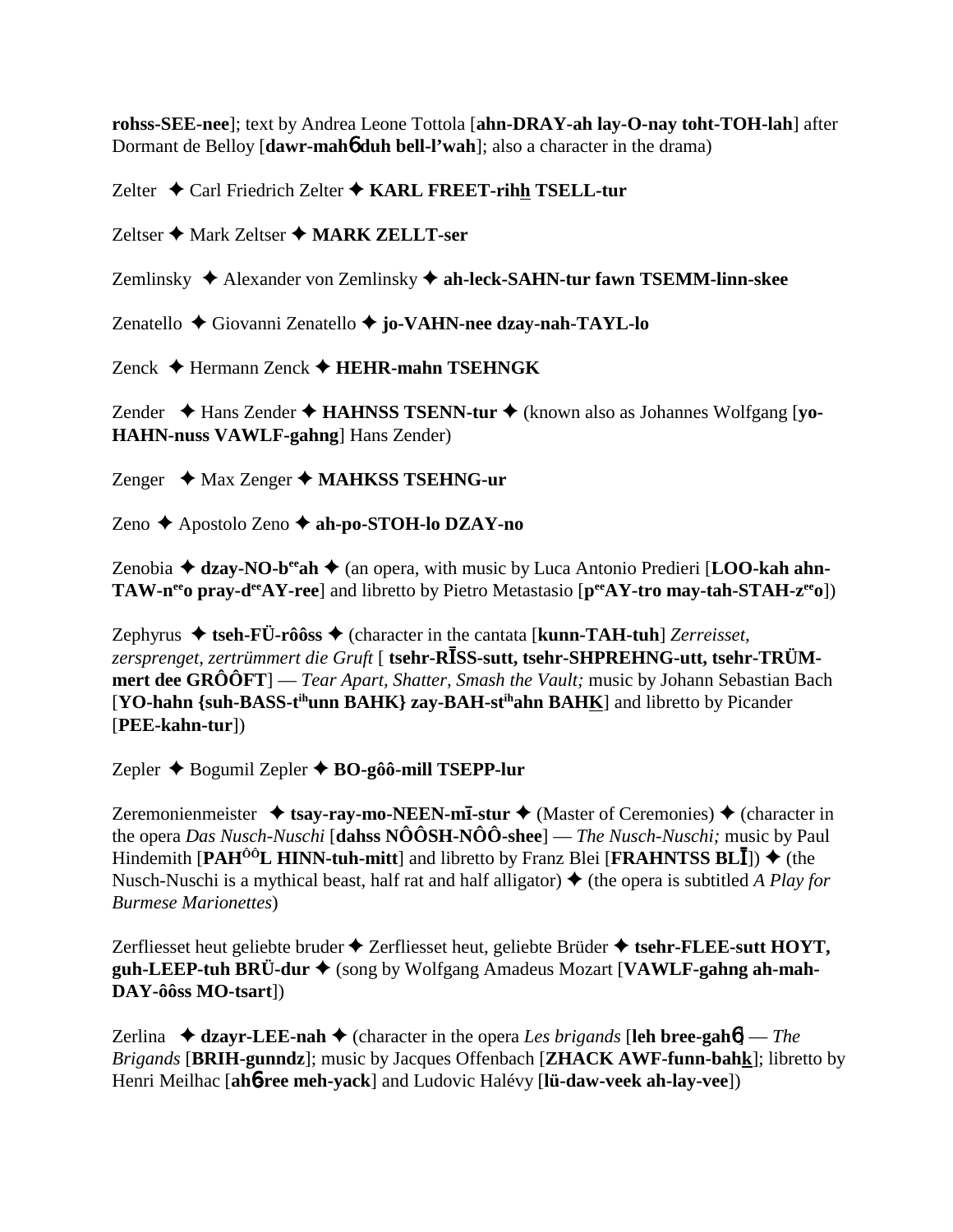Zerlina  $\triangleleft$  dzayr-LEE-nah  $\triangleleft$  (character in the opera *Don Giovanni* [dohn jo-VAHN-nee]; music by Wolfgang Amadeus Mozart [VAWLF-gahng ah-mah-DAY-ôôss MO-tsart] and libretto by Lorenzo da Ponte [lo-RAYN-tso dah POHN-tay])

Zerrahn ◆ Carl Zerrahn ◆ {KARL ZEHR-rahn} KARL TSEHR-rahn

Zerreisset zersprenget zertrummert die gruft ◆ Zerreisset, zersprenget, zertrümmert die Gruft ◆ tsehr-RĪSS-sutt, tsehr-SHPREHNG-utt, tsehr-TRÜM-mert dee GRÔÔFT ♦ (Tear Apart, Shatter, Smash the Vault)  $\triangleq$  (a cantata [kunn-TAH-tuh], with music by Johann Sebastian Bach [YO-hahn {suh-BASS-t<sup>ih</sup>unn BAHK} zay-BAH-st<sup>ih</sup>ahn BAHK] and libretto by Picander  $[PEE-kahn-tur]$ 

Zeta  $\triangle$  Baron Mirko Zeta  $\triangle$  bah-ROHN MIHR-ko TSAY-tah  $\triangle$  (character in the operetta *Die lustige Witwe* [dee  $\angle$ LÔÔ-stih-guh VITT-vuh] — *The Merry Widow*; music by Franz Lehár [FRAHNZ leh-HAH<sup>AH</sup>R]; libretto by Victor Léon [veek-tawr lay-awo] and Leo Stein [LAY-o] **SHTIN** after Henri Meilhac [ah**o-ree meh-yack**])

Zeumer  $\triangle$  Manfred Zeumer  $\triangle$  MAHN-frayt TSOY-mur

Zeuner  $\triangle$  Charles Zeuner  $\triangle$  CHAH-rullz ZOY-nur  $\triangle$  (known also as Heinrich Christoph Zeuner [ $H\bar{I}N$ -rihh KRIH-stawf TSOY-nur])

Zeuner  $\triangle$  Karl Traugott Zeuner  $\triangle$  KARL TRAH<sup>00</sup>-gawt TSOY-nur

Zganec  $\blacklozenge$  Vinko Žganec  $\blacklozenge$  VEEN-kaw zh'GAH-nettss

Zhelobinsky ◆ Valeri Zhelobinsky ◆ vah-LEH-ree zheh-lah-BINN-skee ◆ (known also as Valeri Viktorovich [VEEK-tuh-ruh-vihch] Zhelobinsky)

Zhiganov  $\blacklozenge$  Nazib Zhiganov  $\blacklozenge$  nah-ZEEP zhih-GAH-nuff

Zhitomirsky ♦ Alexander Zhitomirsky ♦ uh-l<sup>y</sup>ick-SAHN-d'r zhih-TAW-mihr-skee

Zhivotov ◆ Alexei Zhivotov ◆ ah-l<sup>y</sup>ick-SAY<sup>EE</sup> zhih-vah-TAWF

Zhuk  $\triangleq$  Isaak Zhuk  $\triangleq$  ee-SAHK ZHOOK

Zhukovsky → Herman Zhukovsky → GHEHR-mahn zhôô-KAWF-skee

Zhukovsky ◆ Vasily Andreyevich Zhukovsky ◆ vah-SEE-lee ahn-DRAY-yeh-vihch zhôô-**KAWF-skee** 

Ziani ♦ Marco Antonio Ziani ♦ MAR-ko ahn-TAW-n<sup>ee</sup>o dz<sup>ee</sup>AH-nee

Ziani ← Pietro Andrea Ziani ← pee AY-tro ahn-DRAY-ah dzee AH-nee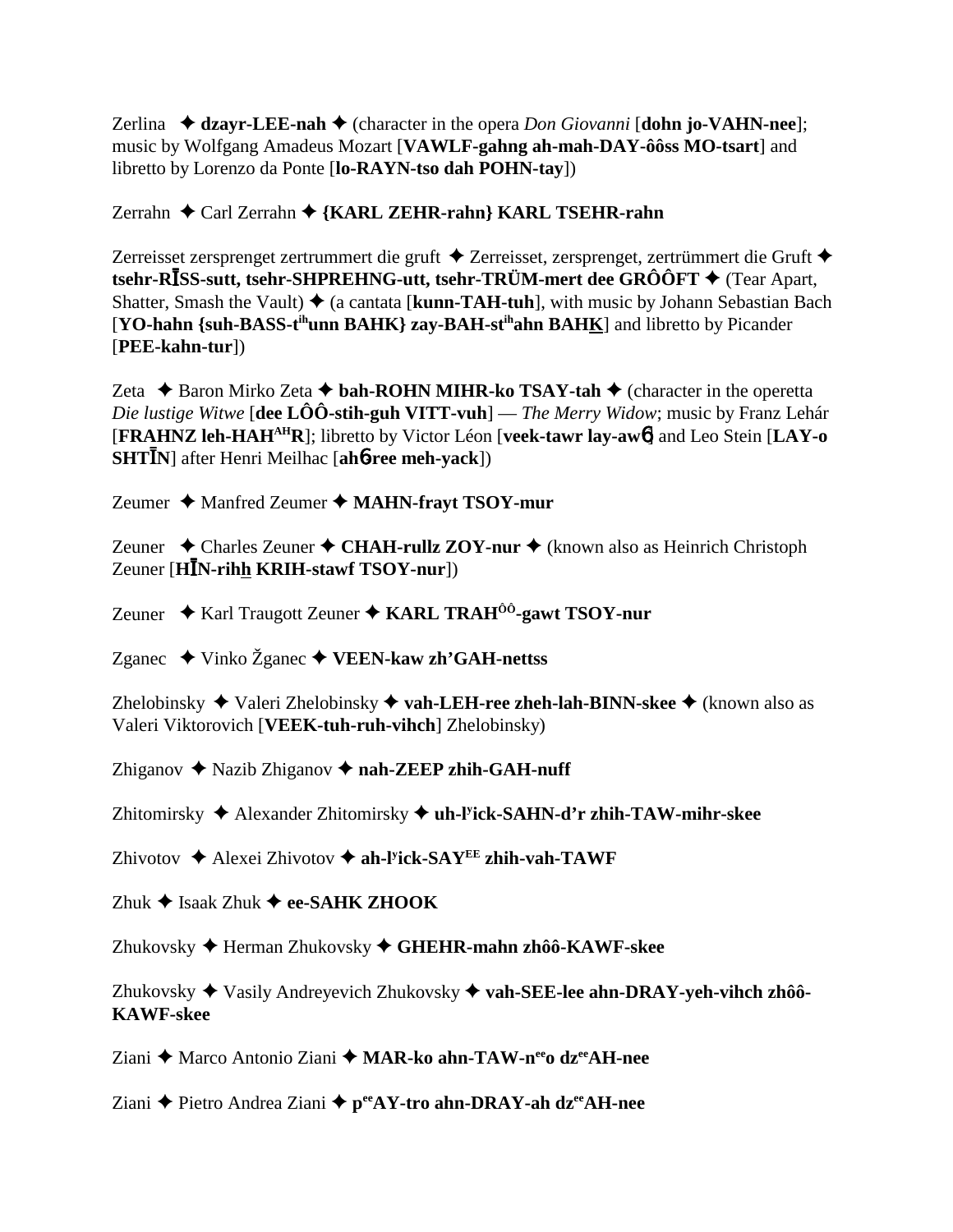Zich  $\triangle$  Jaroslav Zich  $\triangle$  YAH-raw-slahf ZIHH

Zich  $\triangle$  Otakar Zich  $\triangle$  AW-tah-kar ZIHH

Zichy ◆ Count Géza Zichy ◆ (Count) GAY-zah ZIH-kee

Ziegler Delores Ziegler **duh-LO-russ ZEEG-lur**

Ziegler **→** Dolorès Ziegler **→ daw-law-ress TSEEK-lur** 

Ziehn **← Bernhard Ziehn ← {BURN-hard ZEEN} BEHRN-hart TSEEN** 

Ziehrer **←** Carl Michael Ziehrer ← KARL MIH-hah-ell TSEE-rur

Zielinski ◆ G. Zieliński ◆ (G.)  $z^{ee}$ **ch-LEE<sup>6</sup>-skee** 

Zielinski ◆ Jarosław de Zieliński ◆ {YAH-raw-slahv duh zee-LINN-skee} yah-RAH-swahf **deh zeeeh-LEE**6**-skee**

Ziemlich langsam **★ TSEEM-lihh LAHNG-sahm** ◆ (composition by Robert Schumann [**ROHOH-bert SHOO-mahn**])

Zienkowski Edward Zienkowski **EDD-vart tseen-KAWV-skee**

Ziesak **→** Ruth Ziesak **→ ROOT TSEE-zahk** 

Zigeunerbaron  $\triangle$  Der Zigeunerbaron  $\triangle$  dayr tsee-GOY-nur-pah-rohn  $\triangle$  (The Gypsy Baron) (an operetta, with music by Johann Strauss II [**YO-hahn SHTRAHÔÔSS II**]; libretto by Ignaz Schnitzer [**IGG-nahtss SHNITT-tsur**] after Mor Jókai [**MOHR YOH<sup>OH</sup>-kah**<sup>ih</sup>])

Zigeunerlied  $\triangle$  tsee-GOY-nur-leet  $\triangle$  (Gypsy Song)  $\triangle$  (poem from *Westöstlicher Divan* [veh-**STÖST-lih-hur DEE-fahn**] by Johann Wolfgang von Goethe [**YO-hahn VAWLF-gahng fawn GÖ-tuh**] set to music by Ferruccio Busoni [**fayr-ROO-cho boo-ZO-nee**]) ♦ (poem by Johann Wolfgang von Goethe [**YO-hahn VAWLF-gahng fawn GÖ-tuh**] set to music by Ludwig Spohr [**LOOT-vihh SHPOHR**] — also known as Louis Spohr [**l ôôee spawr**])

Zigeunerlieder  $\triangleq$  tsee-GOY-nur-lee-dur  $\triangleq$  (Gypsy Songs)  $\triangleq$  (Hungarian poems translated to German by Hugo Conrad [**HOO-go KAWN-raht**] and set to music by Johannes Brahms [**yo-HAHN-nuss {BRAHMZ} BRAHAHMSS**])

Zigeunerweisen ◆ tsee-GOY-nur-v**ī-zunn** ◆ (Gypsy Airs) ◆ (compositions by Pablo de Sarasate [**PAH-vlo day sah-rah-SAH-tay**])

Zika  $\triangle$  Richard Zika  $\triangle$  **RIH-kart ZEE-kah**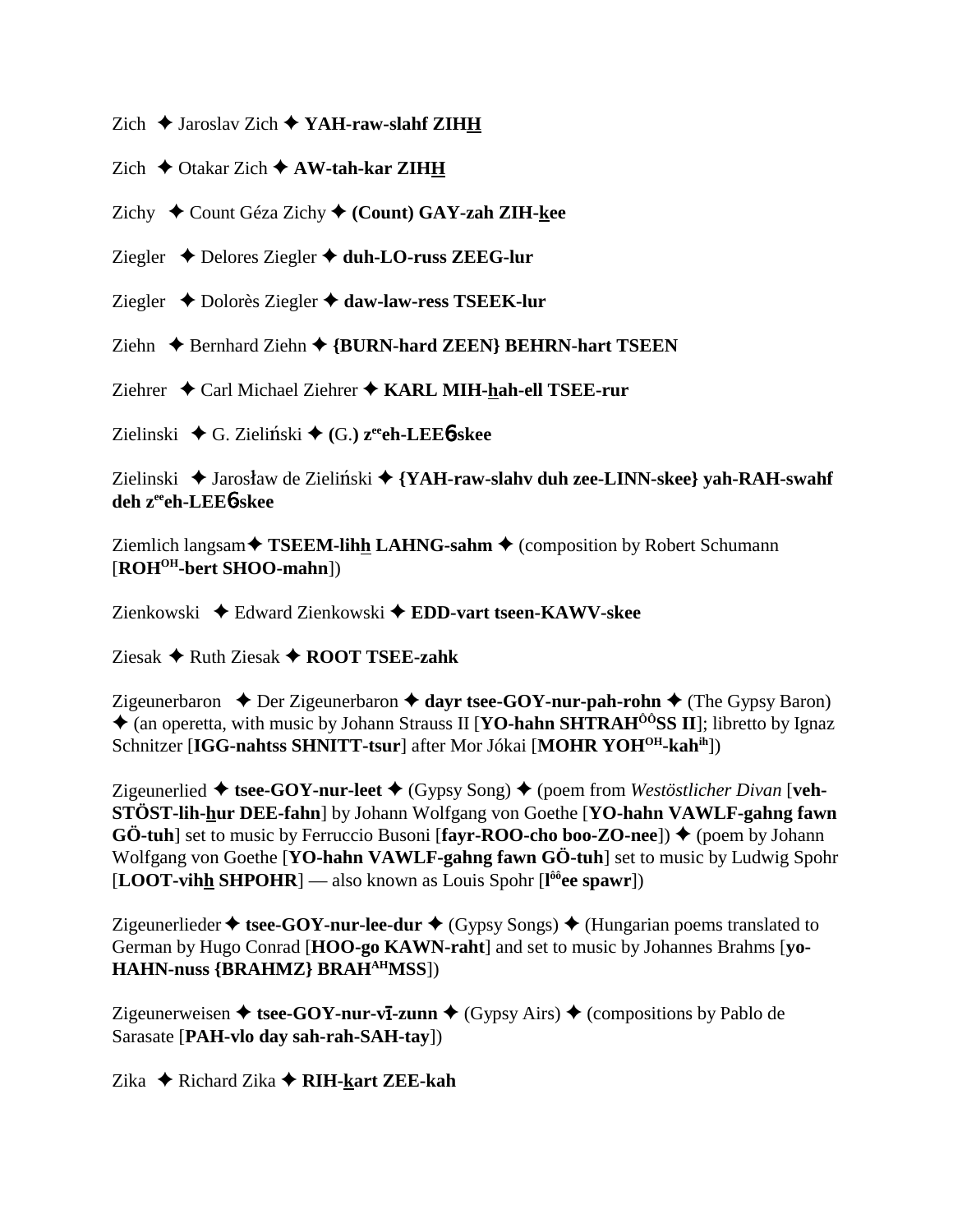Zilcher ◆ Hermann Zilcher ◆ **HEHR-mahn TSILL-hur** ◆ (known also as Hermann Karl Josef Zilcher [**HEHR-mahn KARL YOHOH-zeff TSILL-hur**])

Zillig **→** Winfried Zillig ◆ **VINN-freet TSILL-lihh** ◆ (known also as Winfried Petrus Ignatius [**PAY-trôôss igg-NAH-ts'yôôss**] Zillig)

Ziloti ◆ Alexander Ziloti ◆ uh-l<sup>y</sup>ick-SAHN-d'r zih-LAW-t<sup>y</sup>ee ◆ (the last name is also spelled Siloti [sih-LAW-t<sup>y</sup>ee])

 $\text{Zim} \triangleleft \text{Sol} \text{Zim} \triangleleft \text{SAWL}$  SEEM

Zimbalist  $\triangle$  Efrem Zimbalist  $\triangle$  veh-FREMM ZIMM-buh-lisst  $\triangle$  (known also as Efrem Alexandrovich [**uh-ly ick-SAHN-druh-vihch**] Zimbalist)

Zimerman ◆ Krystian Zimerman ◆ KRIH-st<sup>ee</sup>ahn ZEE-mer-mahn

Zimmer  $\triangle$  Friedrich August Zimmer  $\triangle$  **FREET-rihh AH<sup>** $\hat{O}$ **O**-gôôst **TSIMM-mur**</sup>

Zimmer Friedrich Zimmer **FREET-rihh TSIMM-mur**

Zimmer **→** Im Zimmer  $\rightarrow$  **imm TSIMM-mur**  $\rightarrow$  (Indoors)  $\rightarrow$  (poem by Johannes Schlaf [**yo-HAHN-nuss SHLAHF**] set to music by Alban Berg [**AHL-pahn BEHRK**] in *Sieben frühe Lieder* [**ZEE-bunn FRÜ-uh LEE-dur**] — *Seven Early Songs*)

Zimmer Ján Zimmer **YAHAHN TSIMM-mer**

Zimmerman ◆ Franklin B. Zimmerman ◆ FRANGK-lunn B. ZIMM-mur-m'n ◆ (known also as Franklin Bershir [**BUR-shur**] Zimmerman)

Zimmerman ◆ Pierre-Joseph-Guillaume Zimmerman ◆ peehr-zho-zeff-ghee-yohm ZIMM**mur-mahn**

Zimmermann ◆ Agnes Zimmermann ◆ {AG-nuss ZIMM-mur-m'n} AHG-nuss TSIMM**mur-mahn ♦** (known also as Agnes Marie Jacobina [**mah-REE-uh YAH-kaw-bee-nah**] Zimmermann)

Zimmermann **→** Anton Zimmermann → AHN-toh<sup>oh</sup>n TSIMM-mur-mahn

Zimmermann ◆ Bernd Alois Zimmermann ◆ BEHRNT AH<sup>AH</sup>-lo-eess TSIMM-mur-mahn

Zimmermann ◆ Frank Peter Zimmermann ◆ FRAHNGK PAY-tur TSIMM-mur-mahn

Zimmermann ◆ Heinz Werner Zimmermann ◆ H**INTSS VEHR-nur TSIMM-mur-mahn** 

Zimmermann ◆ Louis Zimmermann ◆ l<sup>ôô</sup>EE ZIMM-mer-mahn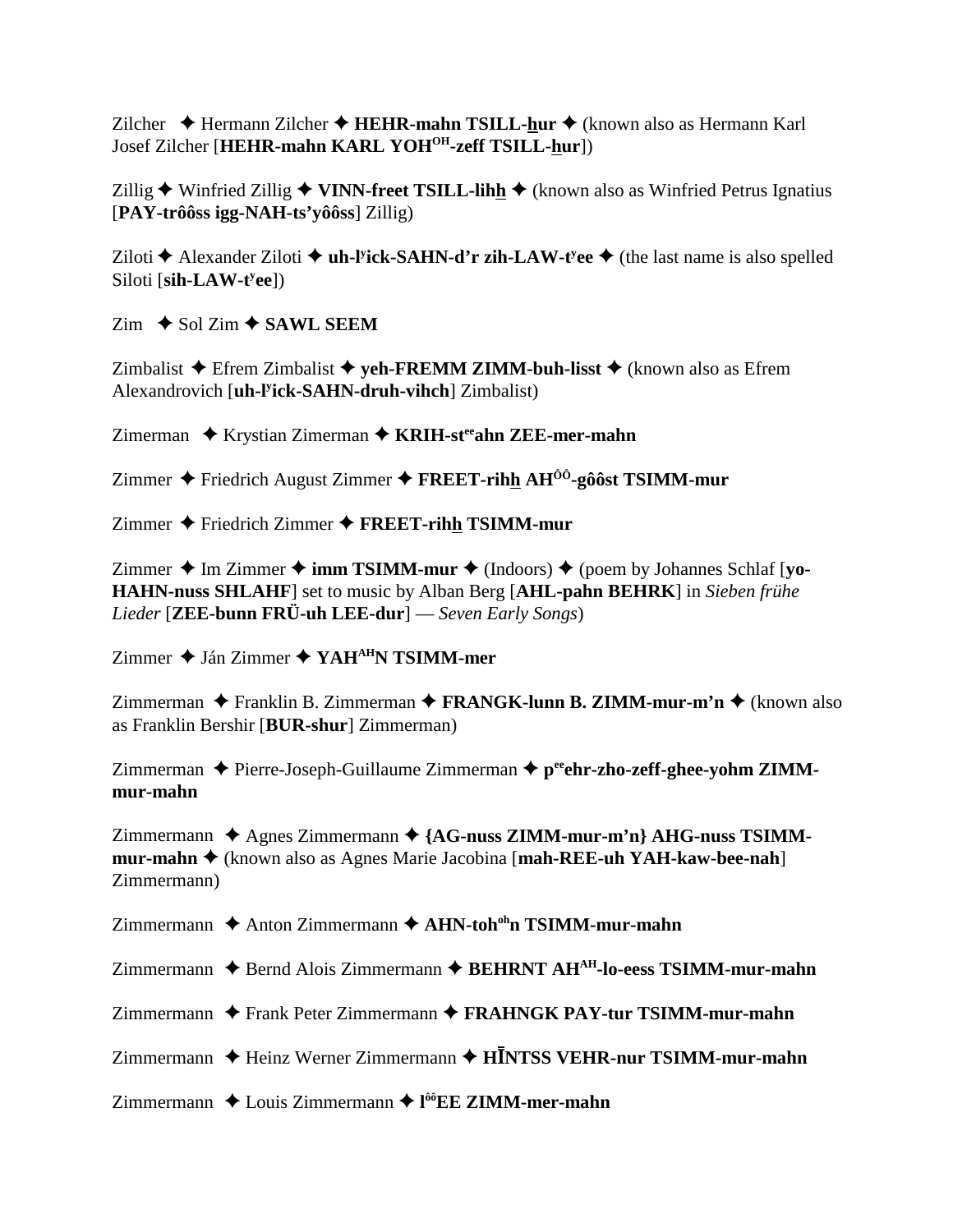Zimmermann ◆ Margarita Zimmermann ◆ mar-gah-REE-tah TSIMM-mur-mahn

Zimmermann ◆ Udo Zimmermann ◆ OO-doh TSIMM-mur-mahn

Zimmermann Walter Zimmermann **VAHL-tur TSIMM-mur-mahn**

Zinck Bendix Friedrich Zinck **BENN-tickss FREET-rihh TSIHNGK**

Zinck Hardenack Otto Conrad Zinck **HAR-tuh-nahk AWT-toh KAWN-raht TSIHNGK**

Zingarelli ◆ Nicola Antonio Zingarelli ◆ nee-KO-lah ahn-TAW-n<sup>ee</sup>o dzeen-gah-RAYL-lee

 $\text{Zingel} \triangleleft \text{Rudolf Ewald Zingel} \triangleleft \text{ROO-dawlf AY-vahlt TSIHNG-ull}$ 

Zinkeisen ◆ Konrad Ludwig Dietrich Zinkeisen ◆ KAWN-raht LOOT-vihh DEE-trihh **tsihng-K-zunn**

 $Zinman \triangleleft David Zinman \triangleleft DAY-vudd ZINN-munn \triangleleft (known also as David Joel [JO-ull]$ Zinman)

Zinnen ♦ Jean-Antoine Zinnen ♦ zhah**6-nah6-twahn ZINN-nenn** 

## $\overline{Z}$ ion  $\overline{Z}$ *Zl***<sub>-unn</sub>**

Zipoli Domenico Zipoli **doh-MAY-nee-ko dzee-PO-lee**

Zipp Friedrich Zipp **FREET-rihh TSIPP** 

Zita  $\rightarrow$  **DZEE-tah**  $\rightarrow$  (character in the opera *Gianni Schicchi* [**JAHN-nee SKEEK-kee**]; music by Giacomo Puccini [**JAH-ko-mo poo-CHEE-nee**] and libretto by Giovacchino Forzano [**jovahk-KEE-no fohr-TSAH-no**])

Zitek Ota Zítek **AW-tah ZEEEE-teck**

Zitek Otakar Zítek **AW-tah-kar ZEEEE-teck**

Zitek Václav Zítek **VAHAHTSS-lahf ZEEEE-teck**

Zitti che battono  $\triangle$  Zitti, ché báttono ...  $\triangle$  **DZEET-tee, kay BAHT-toh-no ...**  $\triangle$  (excerpt from the opera *Il barbiere di Siviglia* [**eel bar-beeAY-ray dee see-VEE-leeah**] — *The Barber of Seville* [suh-VILL]; music by Gioachino Rossini [johah-KEE-no rohss-SEE-nee]; libretto by Cesare Sterbini [chay-ZAH-ray stayr-BEE-nee] after Pierre-Augustin Caron de Beaumarchais [peehr**o-güss-teh**6 **kah-raw**6 **duh bo-mar-sheh**] and Giuseppe Petrosellini [**joo-ZAYP-pay pay-trozayl-LEE-nee**])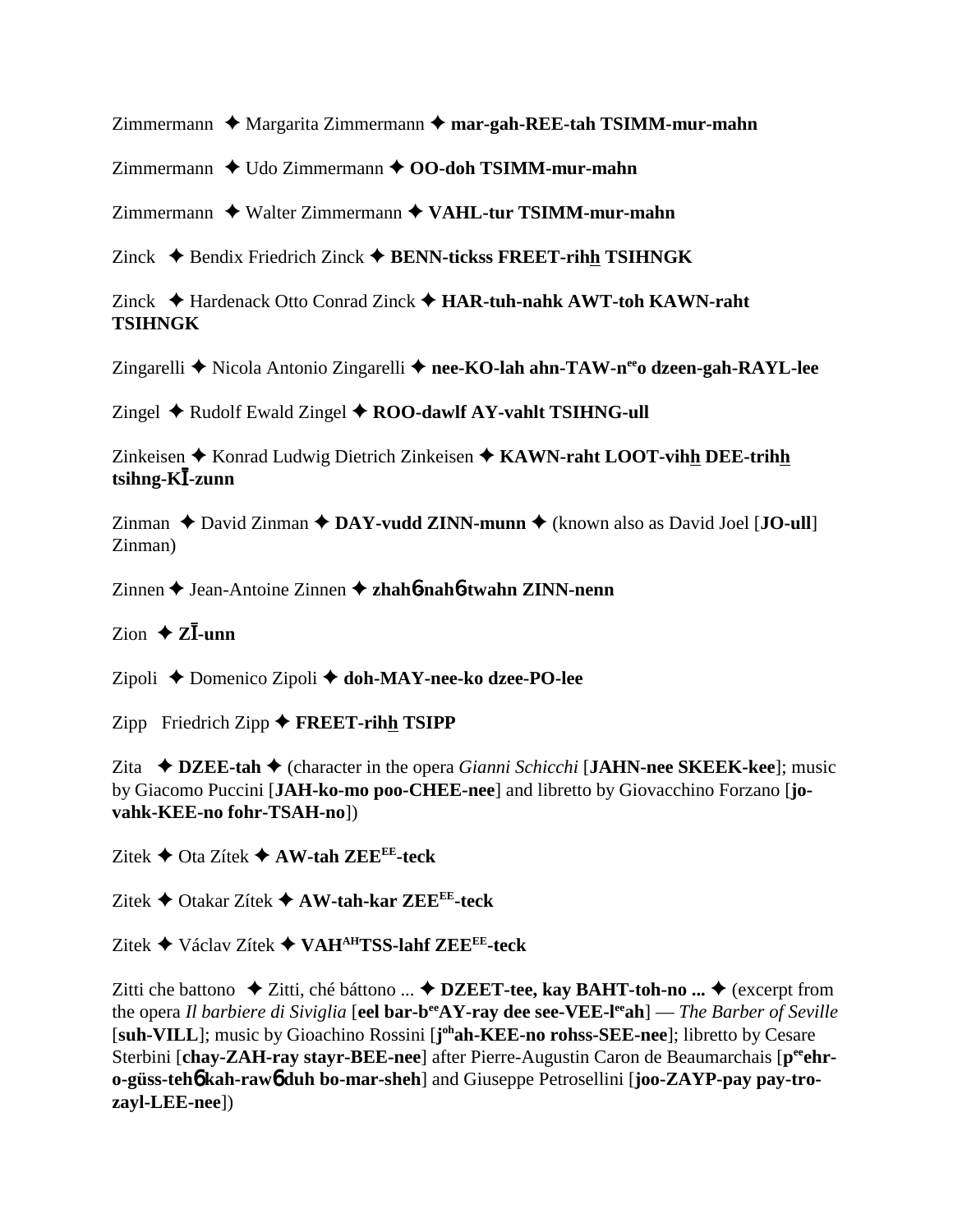Zitti zitti  $\triangle$  Zitti, zitti  $\triangle$  **DZEET-tee, DZEET-tee**  $\triangle$  (choral excerpt from the opera *Rigoletto* [**ree-go-LAYT-toh**]; music by Giuseppe Verdi [**joo-ZAYP-pay VAYR-dee**]; libretto by Francesco Maria Piave [**frahn-CHAY-sko mah-REE-ah peeAH-vay**] after Victor Hugo [**{VICK-tur h'YOO-go} veek-tawr ü-go**])

Zitti zitti muoviamo a vendetta  $\blacklozenge$  Zitti, zitti, muoviamo a vendetta  $\blacklozenge$  **DZEET-tee, DZEET-tee,**  $m^{\omega}$ **o-v<sup>ee</sup>AH-mo ah vayn-DAYT-tah**  $\blacklozenge$  (Hush, hush, we're working revenge)  $\blacklozenge$  (choral excerpt from Act I of the opera *Rigoletto* [**ree-go-LAYT-toh**]; music by Giuseppe Verdi [**joo-ZAYP-pay VAYR-dee**]; libretto by Francesco Maria Piave [**frahn-CHAY-sko mah-REE-ah peeAH-vay**] after Victor Hugo [**{VICK-tur h'YOO-go} veek-tawr ü-go**])

Zitti zitti piano piano ◆ Zitti, zitti, piano, piano ◆ **DZEET-tee, DZEET-tee, p<sup>ee</sup>AH-no, p<sup>ee</sup>AHno** ♦ (excerpt from the opera *Il barbiere di Siviglia* [eel bar-b<sup>ee</sup>AY-ray dee see-VEE-l<sup>ee</sup>ah] — *The Barber of Seville* [**suh-VILL**]; music by Gioachino Rossini [**j ohah-KEE-no rohss-SEE-nee**]; libretto by Cesare Sterbini [**chay-ZAH-ray stayr-BEE-nee**] after Pierre-Augustin Caron de Beaumarchais [p<sup>ee</sup>ehr-o-güss-teh**6** kah-raw6 duh bo-mar-sheh] and Giuseppe Petrosellini [joo-**ZAYP-pay pay-tro-zayl-LEE-nee**])

Zittre nicht  $\triangle$  O zitt're nicht  $\triangle$  o **TSITT-truh nihht**  $\triangle$  (O, tremble not)  $\triangle$  (excerpt from the opera *Die Zauberflöte* [**dee TSAHÔÔ-bur-flö-tuh**] — *The Magic Flute*; music by Wolfgang Amadeus Mozart [**VAWLF-gahng ah-mah-DAY-ôôss MO-tsart**] and libretto by Emanuel Schikaneder [ay-MAH<sup>AH</sup>-n<sup>oo</sup>ayl SHEE-kah-nay-dur])

Zittre nicht mein lieber sohn◆ O zittre nicht, mein lieber Sohn! ◆ O TSITT-truh nihht, min **LEE-bur zohn!**  $\triangleq$  (Oh, do not tremble, my dear son)  $\triangleq$  (excerpt from the opera *Die Zauberflöte* [**dee TSAHÔÔ-bur-flö-tuh**] — *The Magic Flute*; music by Wolfgang Amadeus Mozart [**VAWLF-gahng ah-mah-DAY-ôôss MO-tsart**] and libretto by Emanuel Schikaneder [**ay-MAHAH-noo-ayl SHEE-kah-nay-dur**])

Ziv  $\triangle$  Mikhail Ziv  $\triangle$  mee-k<sup>ah</sup>EEL ZIFF

Zivian  $\triangle$  Eric Zivian  $\triangle$  **EH-rick ZIH-v<sup>ih</sup>unn** 

Zivkovic ♦ Milenko Živković ♦ MEE-lenn-kaw ZHEEV-kaw-vihch

Zivny  $\triangle$  Živný  $\triangle$  **ZHIVV-nee**<sup>ee</sup>  $\triangle$  (character in the opera *Osud* [AW-sôôt] — *Destiny*; music by Leoš Janáček [**LEH-awsh yah-NAH<sup>AH</sup>-check**] and libretto by Fedora Bartšová [**FEH-dawruh BART-shaw-vahah**])

Zizis lament  $\triangle$  Zizi's Lament  $\triangle$  **ZEE-zeez** (Lament)  $\triangle$  (poem by Gregory Corso [GREH-guhree KAWR-so] set to music by Leonard Bernstein [LEH-nurd BURN-stin])

Zlauterbach hab i mein strumpf verlorn  $\triangle$  Z'Lauterbach hab' i' mein Strumpf verlor'n  $\triangle$ **ts'LAH<sup>ôô</sup>-tur-pahk hahp ih mīn SHTRÔÔMPF fehr-LAWRN ♦** (folk song arranged by Gund [**GÔÔNT**])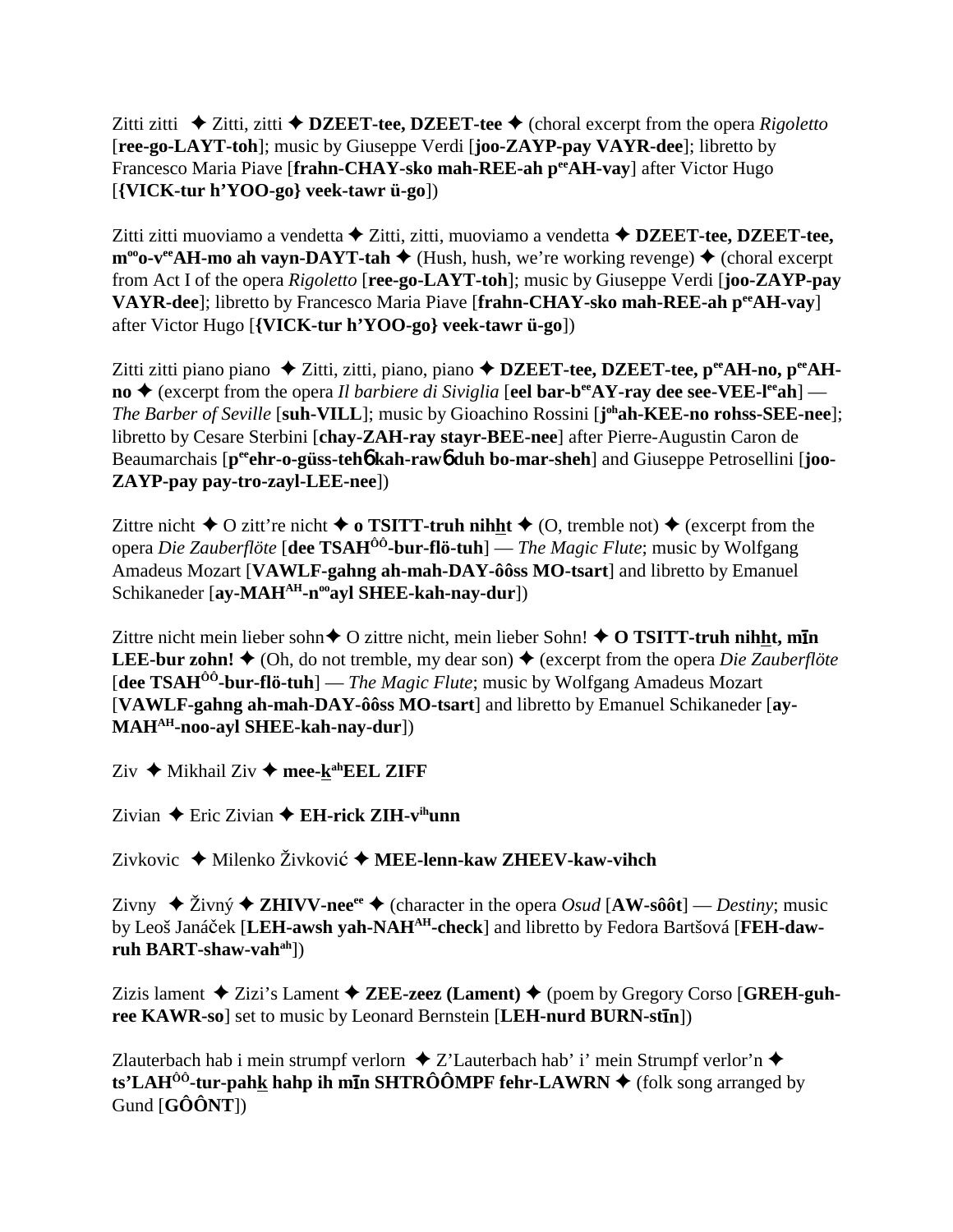Zlota rybka  $\triangleq$  Złota Rybka  $\triangleq$  ZWAH-tah RIPP-kah  $\triangleq$  (The Goldfish)  $\triangleq$  (poem by Jan Zachariasiewicz [YAHN zah-hah-reah-seeEH-veech] set to music by Stanisław Moniuszko  $[stab-N<sup>y</sup>EESS-wahf mah-n<sup>ee</sup>ÔÔSH-kaw]$ 

Zmeskall ◆ Nikolaus Zmeskall, Edler von Domanovecz ◆ NIH-kaw-lah<sup>ô6</sup>sh ZMEHSH-kahl, **EDD-lehr fawn DOH-mah-naw-vettss**  $\triangle$  (known also as Nikolaus Paul [PAH<sup> $\hat{0}$ 0 $\hat{0}$ L] Zmeskall,</sup> **Edler** von Domanovecz)

Znosko borovsky → Alexander Znosko-Borovsky → uh-Fick-SAHN-d'r ZNAW-skuh-bah-**RAWF-skee** 

Zoe  $\triangle$  DZO-ay  $\triangle$  (character in the opera *La fiamma* [lah f<sup>re</sup>AHM-mah] — *The Flame*; music by Ottorino Respighi [oht-toh-REE-no ray-SPEE-ghee] and libretto by Claudio Guastalla  $[\mathbf{KLAH}^{00}$ -d<sup>ee</sup>o g<sup>oo</sup>ah-STAHL-lah])

Zoeller ◆ Carli Zoeller ◆ KAR-lee ZELL-lur ◆ (known also as Karl Zoeller [KARL TSÖL- $|ur|$ 

Zoellner ♦ Joseph Zoellner ♦ JO-zuff ZELL-nur

Zoghby  $\triangle$  Linda Zoghby  $\triangle$  LINN-duh ZOHG-bee

Zoilo  $\triangle$  Annibale Zoilo  $\triangle$  ahn-nee-BAH-lay DZO<sup>EE</sup>-lo

Zoller  $\triangle$  Karlheinz Zöller  $\triangle$  KARL-hintss TSÖL-lur

Zollner ◆ Carl Friedrich Zöllner ◆ KARL FREET-rihh TSÖL-nur

Zollner  $\triangle$  Heinrich Zöllner  $\triangle$  HIN-rihh TSÖL-nur

Zolotarev ◆ Vasili Zolotarev ◆ vah-SEE-l<sup>y</sup>ee zah-lah-tar-YAWF ◆ (known also as Vasili Andreievich [ahn-DRAYEE-eh-vihch] Zolotarev)

Zoltan ◆ Aladár Zoltán ◆ ah-lah-DAR zawl-TAHN

Zopff ◆ Hermann Zopff ◆ HEHR-mahn TSAWPF

Zoras ◆ Leonidas Zoras ◆ lay-aw-NEE-thahss ZAW-rahss

Zorn  $\triangle$  John Zorn  $\triangle$  JAHN ZAWRN

Zoroastro  $\triangleleft$  dzo-ro-AHSS-tro  $\triangleleft$  (character in the opera *Orlando* [ohr-LAHN-doh]; music by George Frideric Handel [JAW-urj FRIH-duh-rick HANN-d'l]; anonymous libretto adapted from Carlo Sigismondo Capece [KAR-lo see-gheess-MOHN-doh kah-PAY-chay] after Ludovico Ariosto [loo-doh-VEE-ko ah-reeO-stoh])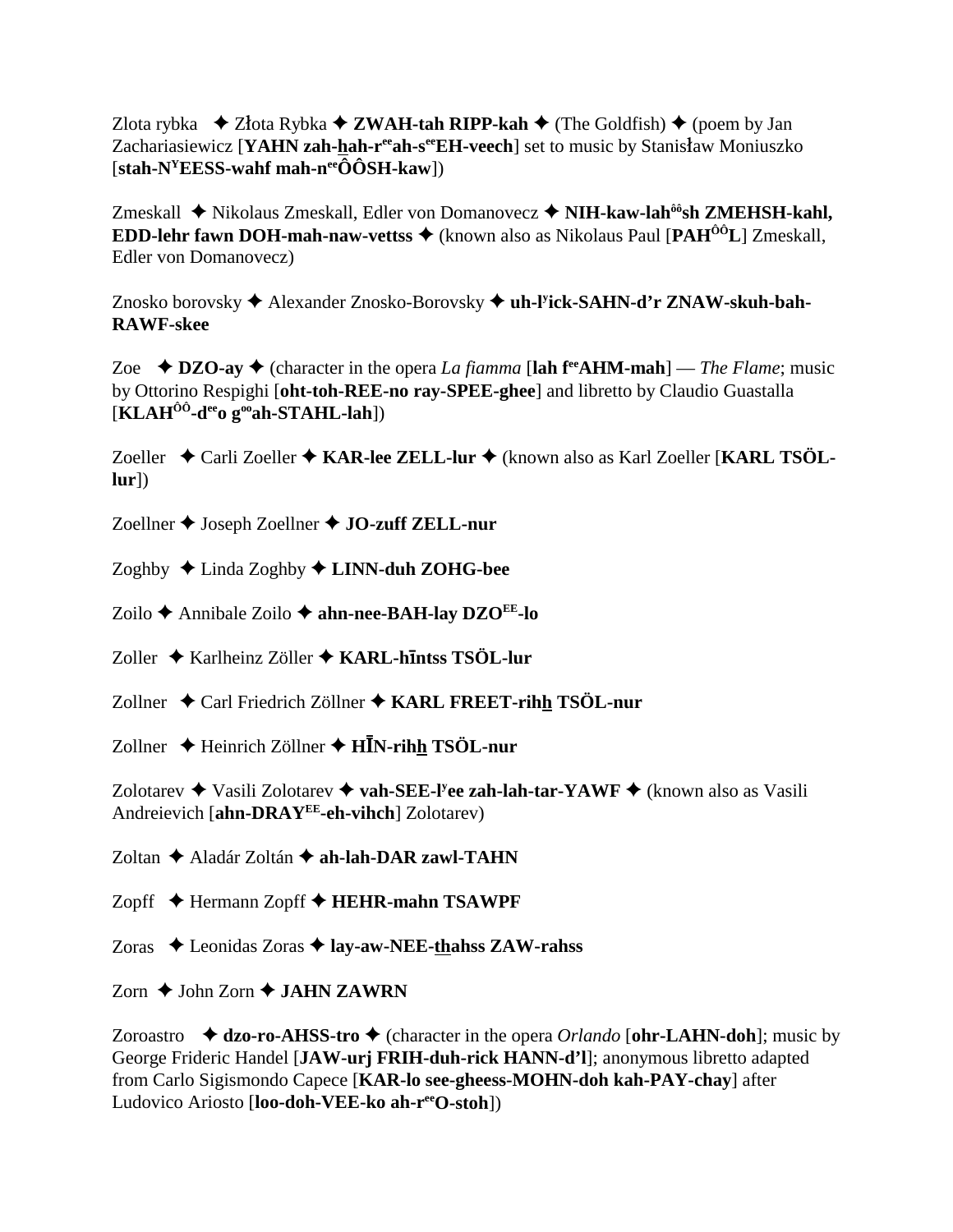## Zorzor  $\triangle$  Stefan Zorzor  $\triangle$  shteh-FAHN zawr-ZAWR

Zosia  $\triangle$  ZAW-s<sup>ee</sup> ah  $\triangle$  (Little Sophie)  $\triangle$  (poem by Adam Mickiewicz [AH-dahm meetss $k^{ee}AY\text{-}vec$ h set to music by Stanisław Moniuszko [stah-N<sup>Y</sup>EESS-wahf mah-n<sup>ee</sup>ÔÔSH-kaw])

Zottmayr ♦ Georg Zottmayr ♦ GAY-awrk TSAWT-mIr

Zouhar ◆ Zdeněk Zouhar ◆ ZDEH-n<sup>y</sup>eck ZAW<sup>AW</sup>ÔÔ<sup>ôô</sup>-har

Zschocher  $\triangle$  Johann Zschocher  $\triangle$  YO-hahn ZHAW-hur

Zsolt ◆ Nándor Zsolt ◆ NAH<sup>AH</sup>N-dohr ZHOLT

Zsupan  $\star$  Kálmán Zsupán  $\star$  KAH<sup>AH</sup>L-mah<sup>ah</sup>n zhôô-PAH<sup>AH</sup>N  $\star$  (character in the operetta Der Zigeunerbaron [dayr tsee-GOY-nur-pah-rohn] — The Gypsy Baron; music by Johann Strauss II [YO-hahn SHTRAH<sup>ôô</sup>SS II]; libretto by Ignaz Schnitzer [IGG-nahtss SHNITTtsur] after Mor Jókai [MOHR YOH<sup>OH</sup>-kah<sup>ih</sup>])

Zu dux  $\bullet$  Ferdinand Ernst Joseph Gabriel, Count von Waldstein und Wartenberg zu Dux  $\bullet$ FEHR-tee-nahnt EHRNST YOH<sup>OH</sup>-zeff GAHP-reeayl, (Count) fawn VAHLT-shtin ôônt **VAR-tunn-pehrk tsoo DOOKSS** 

Zu neuen thaten  $\triangle$  Zu neuen Thaten  $\triangle$  tsoo NOY-unn TAH-tunn  $\triangle$  (duet from the opera Götterdämmerung  $[G\ddot{\mathrm{O}}\mathbf{T}\text{-}\mathrm{tur\text{-}term\text{-}muh\text{-}r\hat{o}\hat{o}\mathrm{ng}]$  — Twilight of the Gods; music and libretto by Richard Wagner [RIH-hart VAHG-nur]; libretto after Siegfrieds Tot [ZEEK-freetss TOHT]  $\equiv$  Siegfried's Death)

Zu potsdam unter den eichen  $\triangle$  Zu Potsdam unter den Eichen  $\triangle$  tsoo PAWTSS-tahm ôôn-tur dayn  $\bar{I}$ -hunn  $\triangle$  (Under the oak trees on the road to Potsdam)  $\triangle$  (excerpt from *Berliner* Requiem [behr-LEE-nur RAY-kv<sup>ih</sup>emm] — Berlin Requiem [{REH-k<sup>ôô</sup>ee-umm} REH-k<sup>ôô</sup>ihemm $]-$  by Kurt Weill [KÔÔRT VĪL])

Zu strassburg auf der schanz  $\triangle$  Zu Strassburg auf der Schanz'  $\triangle$  tsoo SHTRAHSS-pôôrk ah<sup>ôô</sup>f davr SHAHNTSS  $\blacklozenge$  (At Strasbourg [STRAHSS-bôô<sup>nh</sup>rg] on the Ramparts)  $\blacklozenge$  (poem from Des Knaben Wunderhorn [dess k'NAH<sup>AH</sup>-bunn VÔÔN-tur-hawrn] — The Youth's *Magic Horn* — set to music by Gustav Mahler [G $\hat{O}\hat{O}$ -stahf MAH<sup>AH</sup>-lur])

Zubiaurre  $\triangle$  Valentí Zubiaurre  $\triangle$  vah-layn-TEE thoo-v<sup>ec</sup>AH<sup>00</sup>R-ray  $\triangle$  (known also as Valentí Zubiaurre y Urionabarrenechea [ee oo-r<sup>ee</sup>o-nah-var-ray-nay-CHAY-ah])

Zucca ◆ Mana-Zucca ◆ MAH-nah-ZÔÔK-kah

Zuccalmaglio  $\triangle$  Anton Wilhelm Florentin von Zuccalmaglio  $\triangle$  AHN-toh<sup>oh</sup>n VILL-hellm FLOrunn-tinn fawn TSÔÔK-kahl-mah-lee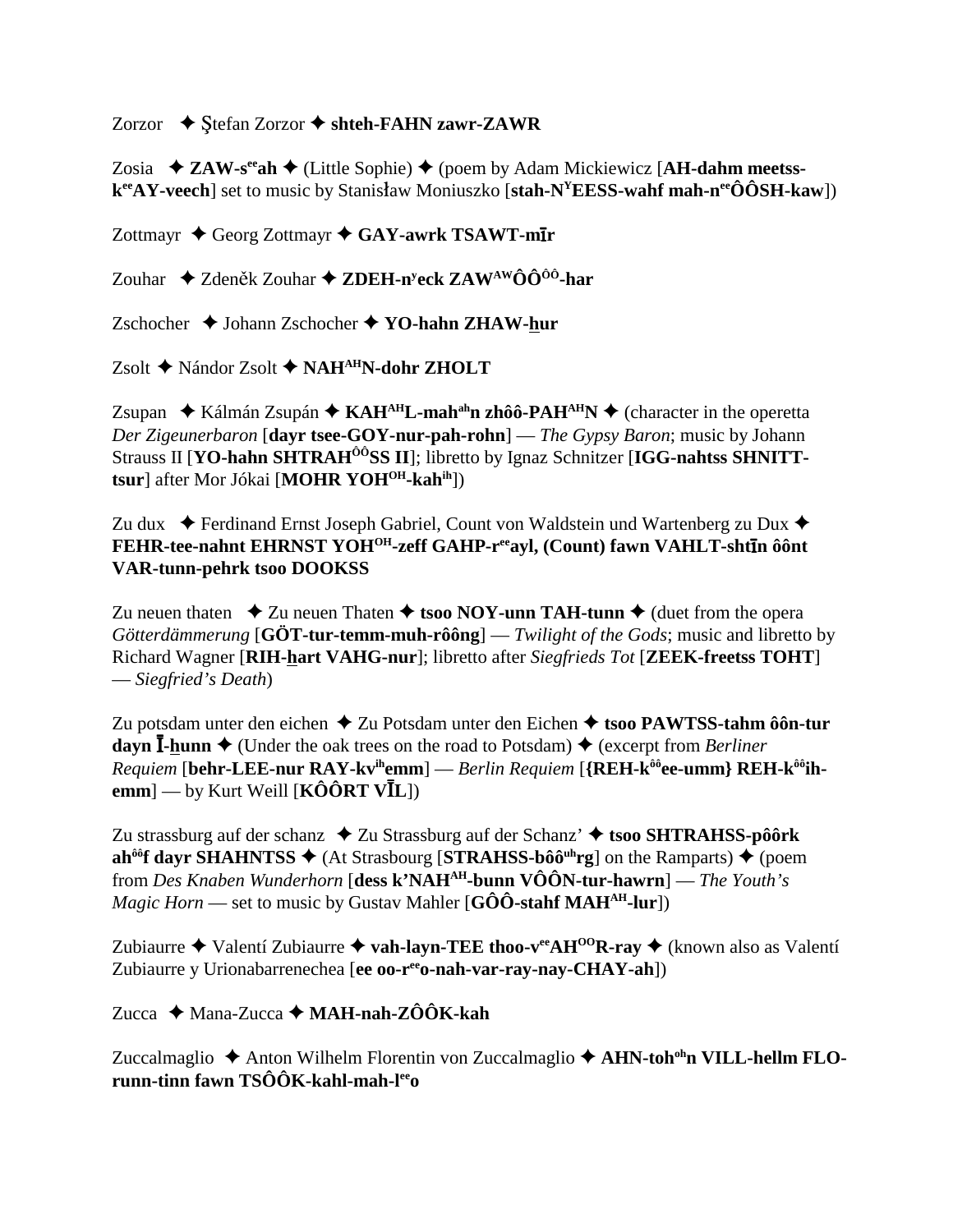Zuckerkandl  $\blacklozenge$  Victor Zuckerkandl  $\blacklozenge$  FICK-tawr TSÔÔ-kur-kahn-d'l

Zuckert  $\triangle$  Leon Zuckert  $\triangle$  {LEE-ahn ZÔÔ-kurt} lay-AWN ZOO-kehrt

Zueignung  $\triangleq$  ts<sup>oo</sup>**I**G-nôông  $\triangleq$  (Dedication)  $\triangleq$  (poem by Hermann von Gilm [HEHR-mahn] **fawn GHILLM**] set to music by Richard Strauss [RIH-hart SHTRAH<sup>00</sup>SS] in *Acht Lieder aus* Letzte Blätter [AHKT LEE-dur ah<sup>ôô</sup>ss LETTSS-tuh BLETT-tur])

Zuelli ♦ Guglielmo Zuelli ♦ goo-l<sup>ee</sup>AYL-mo dz<sup>oo</sup>AYL-lee

Zuflucht du du bist mir ein schirm und schild  $\triangle$  Zuflucht du, du bist mir ein Schirm und Schild  $\triangle$ **TSÔÔ-flôôht doo, doo bisst mihr In SHIHRM ôônt SHILLT**  $\blacklozenge$  (Thou Art My Protector and Shield)  $\blacklozenge$  (song from *Biblische Lieder* [BIPP-lih-shuh LEE-dur] — *Biblical Songs* — by Antonín Dvořák [AHN-taw-n<sup>y</sup>ee<sup>ee</sup>n d'VAW-'shah<sup>ah</sup>k])

Zufluchtsstatte  $\rightarrow$  Zufluchtsstätte  $\rightarrow$  TSÔÔ-flôôktss-shtett-tuh  $\rightarrow$  (Place of Refuge)  $\rightarrow$  (song by Hanns Eisler [HAHNSS ISS-lur])

Zufriedenheit  $\triangle$  Die Zufriedenheit  $\triangle$  dee tsoo-FREE-dunn-hit  $\triangle$  (Contentment)  $\triangle$  (poem by Johann Martin Miller [YO-hahn MAR-teen MILL-lur] set to music by Wolfgang Amadeus Mozart [VAWLF-gahng ah-mah-DAY-ôôss MO-tsart])

Zuk  $\triangle$  Patrick Zuk  $\triangle$  PATT-rick ZUKK

Zukerman  $\triangle$  Eugenia Zukerman  $\triangle$  <sup>eh</sup>oo-JEE-n<sup>ih</sup>uh ZOO-kur-munn

Zukerman ◆ Pinchas Zukerman ◆ {PIHNG-kuss ZOO-kur-munn} PINN-hahss TSOO-kurmahn

Zukof  $\triangle$  William Zukof  $\triangle$  WILL-I<sup>ih</sup>umm ZOO-kawf

Zukofsky ◆ Paul Zukofsky ◆ PAWL zoo-KAWF-skee

Zulauf ◆ Ernst Zulauf ◆ EHRNST TSOO-lah<sup>ôô</sup>f

Zulauf ◆ Max Zulauf ◆ MAHKSS TSOO-lah<sup>ôô</sup>f

Zum abschied meiner tochter  $\triangle$  Zum Abschied meiner Tochter  $\triangle$  tsoom AHP-sheet MI-nur **TAWK-tur**  $\triangleq$  (On My Daughter's Departure)  $\triangleq$  (poem by Joseph von Eichendorff [YOH<sup>OH</sup>zeff fawn  $\bar{I}$ - hunn-tawrf set to music by Hans Pfitzner [HAHNSS p'FITTSS-nur])

Zumbro  $\triangle$  Nicholas Zumbro  $\triangle$  NIH-kuh-luss ZUMM-bro

Zumpe  $\triangle$  Herman Zumpe  $\triangle$  HEHR-mahn TSÔÔM-puh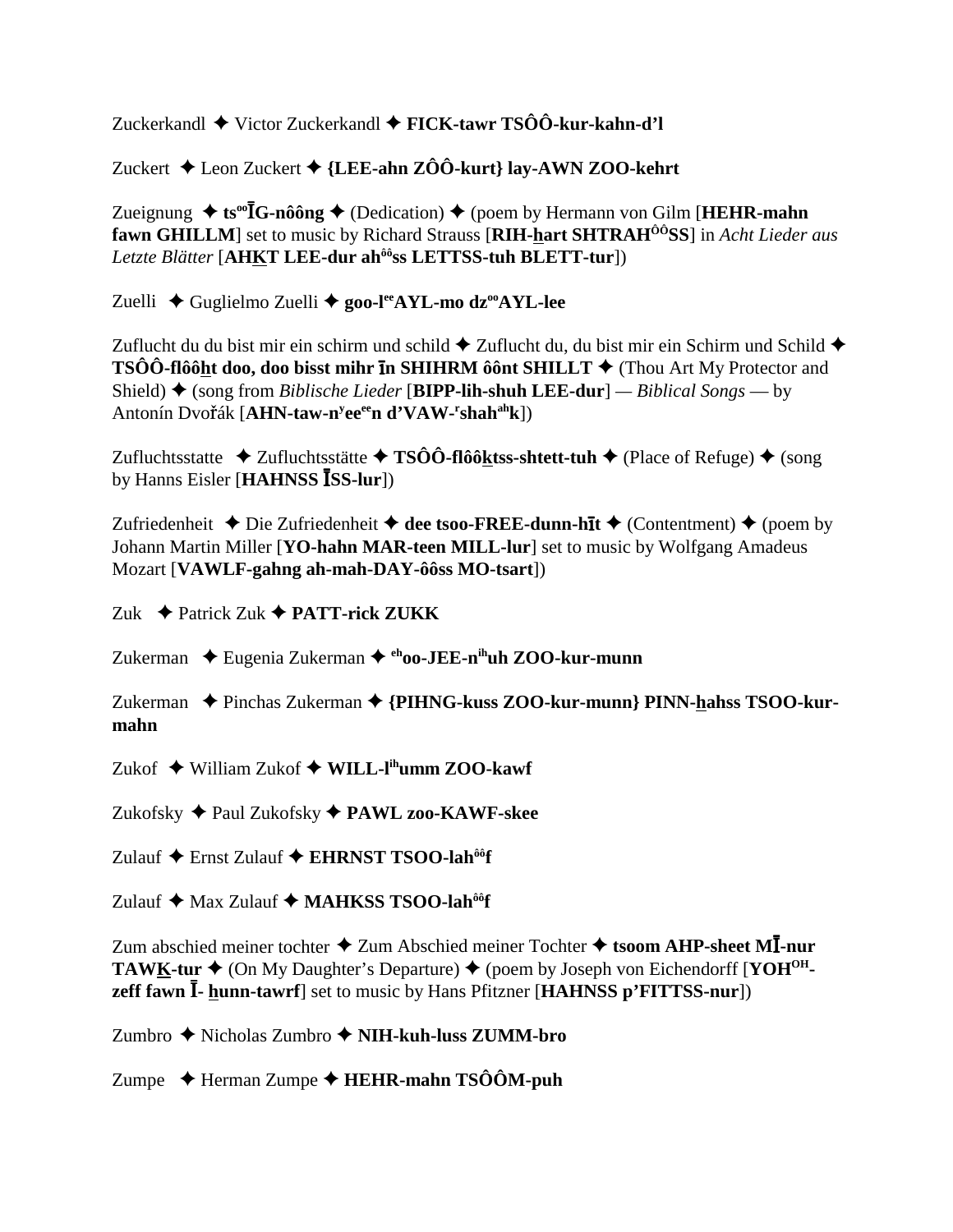Zumsteeg  $\triangle$  Johann Rudolf Zumsteeg  $\triangle$  YO-hahn ROO-dawlf TSÔÔM-shtayk

Zundel  $\triangle$  John Zundel  $\triangle$  JAHN ZUNN-dull

Zupko  $\triangle$  Ramon Zupko  $\triangle$  RAY-munn ZUPP-ko

Zur einfuhrung des h p gasie  $\triangle$  Zur Einführung des H. P. Gasie  $\triangle$  TSOOR In-FÜ-rôông dess H. P. GAH-zee  $\blacklozenge$  (On the Confirmation of H. P. Gasie [(H. P.) GAH-zee])  $\blacklozenge$  (cantata [kunn-TAH-tuh] by Carl Philipp Emanuel Bach [KARL FEE-lipp ay-MAH<sup>AH</sup>-n<sup>oo</sup>ayl BAHK])

Zur muhlen ◆ Raimund von Zur Mühlen ◆ RAH<sup>IH</sup>-môônt fawn tsôôr MÜ-lunn

Zur nieden ◆ Albrecht Zur Nieden ◆ AHL-brehht tsôôr NEE-dunn

## Zurdo  $\triangle$  ZOOR-doh

Zurga  $\triangle$  zür-gah  $\triangle$  (character in the opera Les pêcheurs de perles [leh peh-shör duh pehrl] - The Pearl Fishers; music by Georges Bizet [zhawrzh bee-zay]; libretto by Eugène Cormon [ö-zhenn kawr-maw<sup>6</sup>] and Michel Carré [mee-shell kar-ray])

Zurich ◆ Paul Müller-Zürich ◆ PAH<sup>ôô</sup>L MÜL-lur-TSÜ-rihh

Zurna  $\triangle$  ZOOR-nah  $\triangle$  (folk oboe of the Arab world, Turkey, Southeast Europe, and parts of Asia)

Zuschneid  $\triangle$  Karl Zuschneid  $\triangle$  KARL TSÔÔ-shn $\bar{I}$ t

Zuth ◆ Josef Zuth ◆ YOH<sup>OH</sup>-zeff TSÔÔT

Zuversicht  $\triangleleft TSOO$ -fehr-zihht  $\triangleleft$  (Assurance)  $\triangleleft$  (song from Vier doppelchörige Gesänge [FEER DAWP-puhl-kö-rih-guh guh-ZEHNG-uh] — Four Songs for Double Choir by Robert Schumann [ROH<sup>OH</sup>-bert SHOO-mahn])

Zverev ◆ Nikolai Zverev ◆ n<sup>y</sup>ee-kah-LAH<sup>IH</sup> ZVEH-reff

Zvonar ♦ Joseph Leopold Zvonař ♦ YAW-seff LEH-aw-pawlt ZVAW-nu<sup>r</sup>zh

Zwart  $\triangle$  Titia Zwart  $\triangle$  TEE-t<sup>ih</sup>ah ZWART

Zweers  $\triangle$  Bernard Zweers  $\triangle$  BEHR-nart ZWAY<sup>AY</sup>RSS

Zwei elegien  $\triangle$  Zwei Elegien  $\triangle$  TSVI eh-leh-GHEE-unn  $\triangle$  (Two Elegies)  $\triangle$  (songs by Hanns Eisler [HAHNSS ISS-lur]

Zwei fanfaren und choral ◆ Zwei Fanfaren und Choral ◆ TSVĪ fahn-FAH-runn ôônt ko-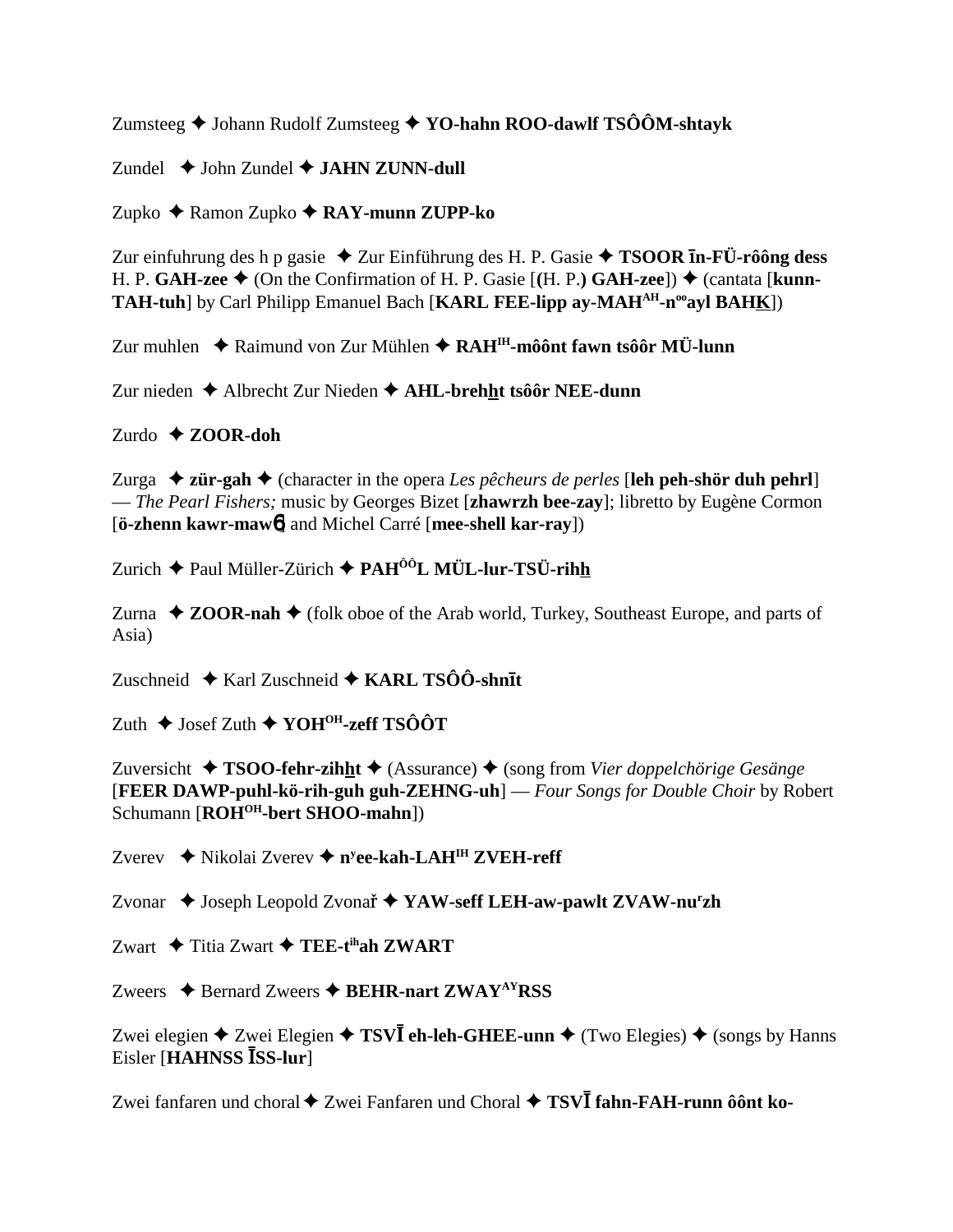**RAH<sup>AH</sup>L ♦ (Two Fanfares and Chorale) ♦ (compositions by Johann Sebastian Bach [<b>YO-hahn**] **{suh-BASS-tihunn BAHK} zay-BAH-stihahn BAHK**])

Zwei gesange  $\triangle$  Zwei Gesänge  $\triangle$  **TSV<b>I** guh-ZEHNG-uh  $\triangle$  (Two Songs)  $\triangle$  (songs by Johannes Brahms [**yo-HAHN-nuss {BRAHMZ} BRAHAHMSS**])

Zwei lieder  $\triangle$  Zwei Lieder  $\triangle$  **TSVI** LEE-dur  $\triangle$  (Two Songs)  $\triangle$  (songs by Hanns Eisler  $[HAHNSS$  $\overline{S}$  $\overline{S}$ **S-lur** $]$ 

Zwei marchenaugen ◆ Zwei Märchenaugen ◆ TSV**I** MEHR-hunn-ah<sup>ôô</sup>-gunn ◆ (excerpt from the operetta *Die Zirkusprinzessin* [**dee TSIHR-kôôss-prinn-tsess-sinn**] — *The Circus Princess*; music by Imre (Emmerich) Kálmán [**IMM-reh (EMM-meh-rihh) KAHAHL-mahahn**]; libretto by J. Brammer [**(**J.**) BRAHM-mur**] and A. Grünwald [**GRÜN-vahlt**])

## Zweig Fritz Zweig **{FRITTSS ZWG} FRITTSS TSVK**

Zweite abtheilung  $\rightarrow$  **TSVI**-tuh ahp-T**I**-lôông  $\rightarrow$  (Second Part)  $\rightarrow$  (compositions from *Spanische Liebes-Lieder* [**SHPAHAH-nih-shuh LEE-buss-LEE-dur**] — *Spanish Love Songs* by Robert Schumann [**ROHOH-bert SHOO-mahn**])

Zweite brautnacht zaubernacht ◆ Zweite Brautnacht! Zaubernacht! ◆ TSV**I-tuh BRAH<sup>ôô</sup>Tnahkt! TSAH<sup>** $\hat{0}$ **<sup>0</sup>-bur-nahkt!**  $\blacklozenge$  (aria from the opera *Die Ägyptische Helena* [dee eh-GÜP-tih-</sup> **shuh HAYAY-lay-nah**] — *The Egyptian Helen*; music by Richard Strauss [**RIH-hart SHTRAHÔÔSS**] and libretto by Hugo von Hofmannsthal [**HOO-go fawn HAWF-mahn-stahl**])

Zweite dame  $\triangle$  Zweite Dame  $\triangle$  **TSVI**-tuh DAH-muh  $\triangle$  (second lady)  $\triangle$  (character in the opera *Die Zauberflöte* [**dee TSAHÔÔ-bur-flö-tuh**] — *The Magic Flute;* music by Wolfgang Amadeus Mozart [**VAWLF-gahng ah-mah-DAY-ôôss MO-tsart**] and libretto by Emanuel Schikaneder [ay-MAH<sup>AH</sup>-n<sup>oo</sup>ayl SHEE-kah-nay-dur])

Zweiter alleluiavers  $\triangle$  Zweiter Alleluiavers  $\triangle$  **TSVI**-tur ahl-leh-LOO-<sup>ih</sup>ah-fehrss  $\triangle$  (Second alleluia)  $\blacklozenge$  (section of the *Berliner Messe* [**behr-LEE-nur MESS-suh**] — *Berlin Mass* — set to music by Arvo Pärt [**AR-vo PEHRT**])

Zweiter geharnischter ◆ Zweiter Geharnischter ◆ TSV**I-tur guh-HAR-nish-tur** ◆ (second armored man) (character in the opera *Die Zauberflöte* [**dee TSAHÔÔ-bur-flö-tuh**] — *The Magic Flute;* music by Wolfgang Amadeus Mozart [**VAWLF-gahng ah-mah-DAY-ôôss MO**tsart] and libretto by Emanuel Schikaneder [ay-MAH<sup>AH</sup>-n<sup>oo</sup>ayl SHEE-kah-nay-dur])

Zweiter geharnischter mann ◆ Zweiter geharnischter Mann ◆ TSV**I**-tur guh-HAR-nish-tur **MAHN**  $\blacklozenge$  (second armored man)  $\blacklozenge$  (character in the opera *Die Zauberflöte* [dee TSAH<sup>00</sup>-bur**flö-tuh**] — *The Magic Flute;* music by Wolfgang Amadeus Mozart [**VAWLF-gahng ah-mah-**DAY-ôôss MO-tsart] and libretto by Emanuel Schikaneder [ay-MAH<sup>AH</sup>-n<sup>oo</sup>ayl SHEE-kah-nay**dur**])